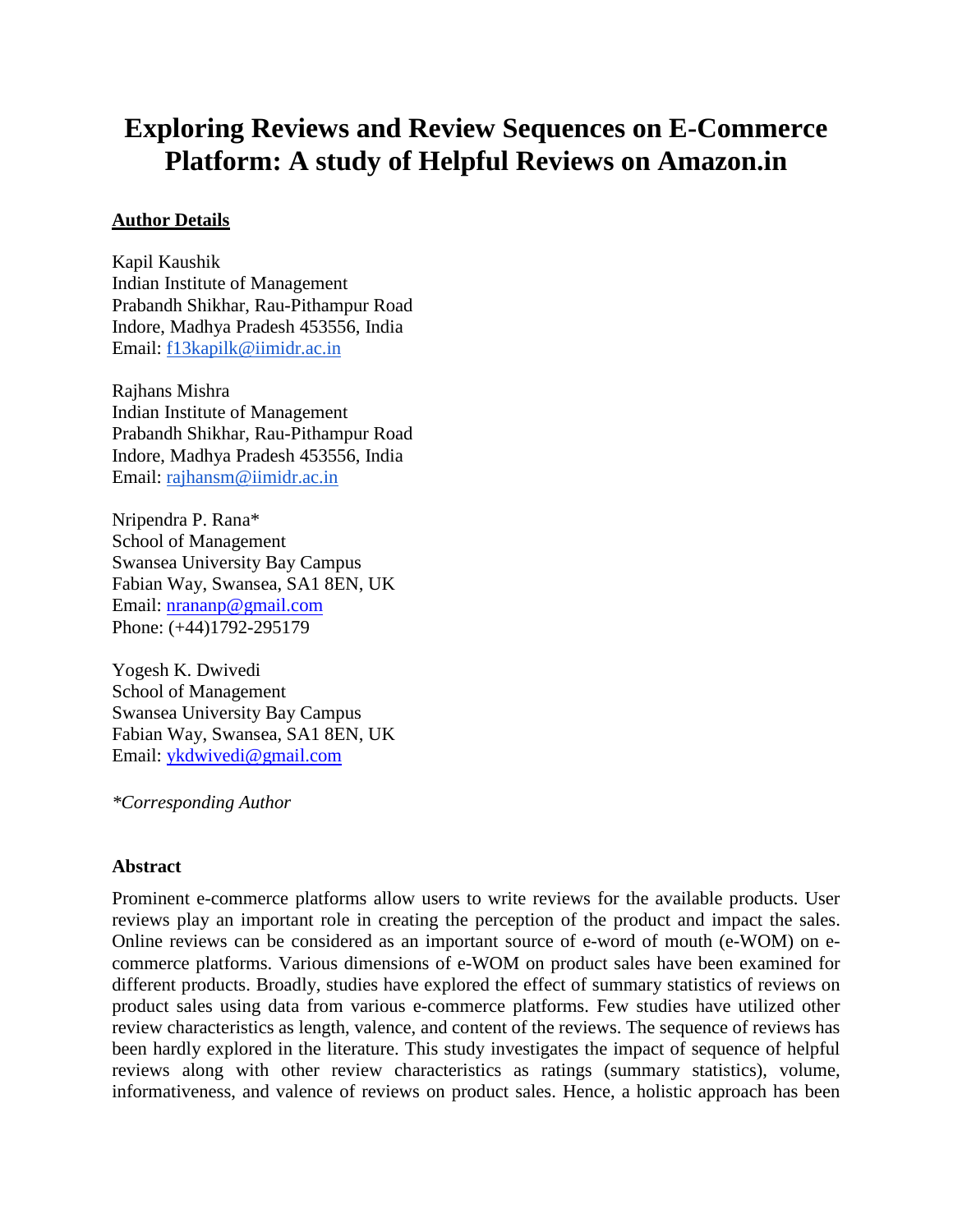used to explore the role of summary statistics, volume, content and sequence of reviews on product sales with special emphasis on sequence of reviews. Relevant theories such as message persuasion, cognitive overload and belief adjustment model have also been explored during the construction of the model for review data. The proposed model has been validated using the helpful reviews available on Amazon.in website for various products.

**Keywords:** Sequence of reviews, information overload, message persuasion, cognitive load, helpful reviews, Amazon

#### **1. Introduction**

With the advent of Web 2.0, multiple platforms have come up on the Web domain, which allows generation of data from users' side as well. Social networking websites, e-commerce websites, intermediary content aggregators (such as TripAdvisor) are some of the popular platforms where a massive amount of data that gets generated on daily basis. Social networking websites get data about the various activities and discussions of users while e-commerce platforms receive product review and rating data (Plotkina and Munzel, 2016; Saumya et al., 2018; Singh et al., 2016). All these platforms are sitting on a heap of data and looking for mining the nuggets from the usergenerated data for efficient decision-making process for their platforms (Weisstein et al., 2017). Social networking websites aim to effectively personalize the sponsored content projected for the customers while e-commerce websites try to make sense out of review data to optimize their platforms.

This paper focuses on the review data generated on e-commerce website and how it can impact the sales of the product for the e-commerce platforms. The relationship between various dimensions of product reviews and its impact on product sales has been studied in the literature as well. Some of the dimensions that have been explored are average ratings, variance of ratings, valance, and volume of reviews. Different models have been proposed in the existing literature to identify the impact of review data on the product sales (Chintagunta, 2010; Hu, Liu, & Zhang, 2008; Liu, 2006). Taking evidence from review length data, Chevalier & Mayzlin (2006) suggested that customers also read reviews rather just relying on summary statistics of reviews. It suggests the impact of other characteristics of reviews (i.e. text characteristics) on the decisionmaking process for product purchase.

Reviews projected by the e-commerce platforms on the product page can be thought as a set of recommendations to the users that are looking for information (Dixit et al., 2017).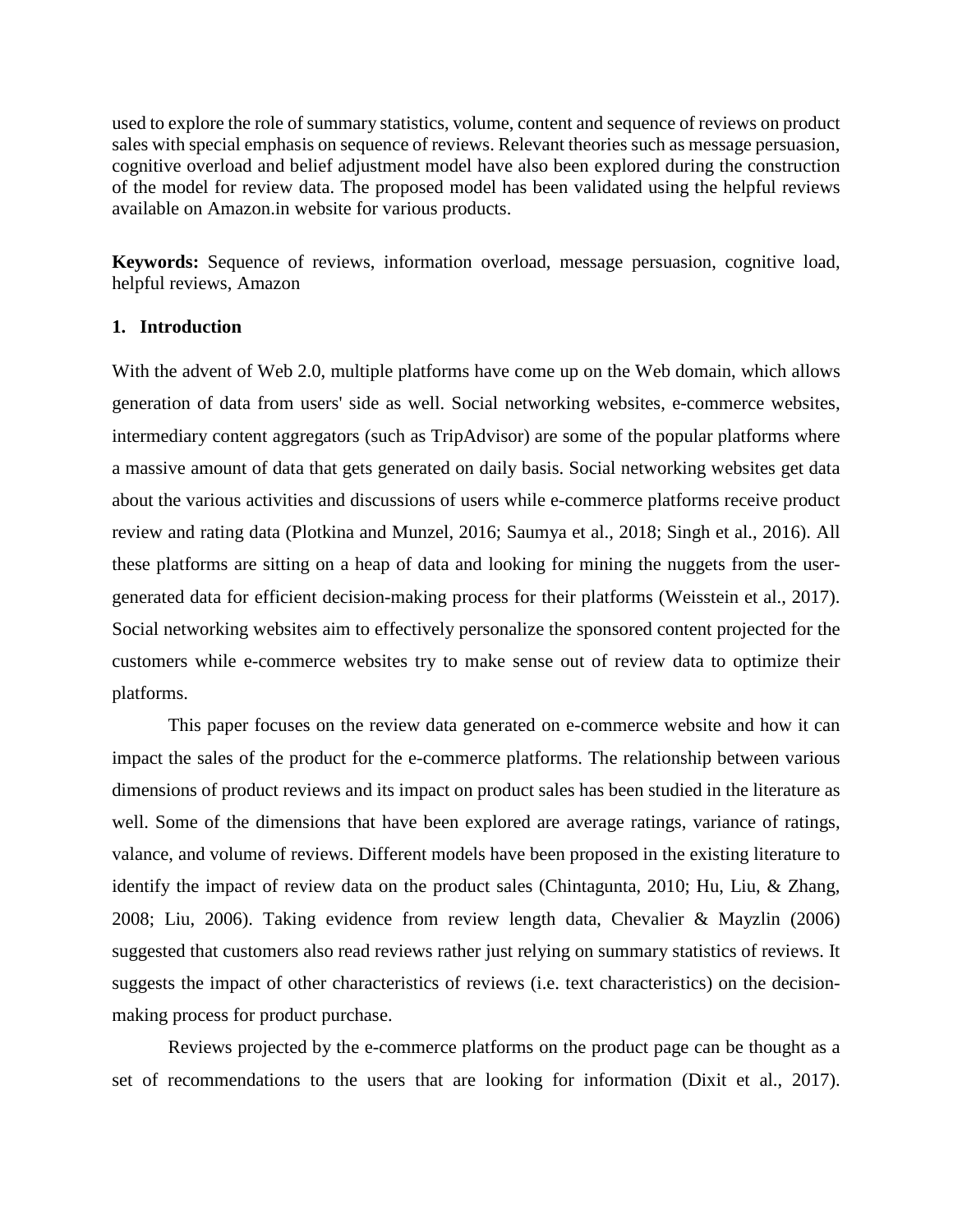Considering the amount of information that is available about a product, it will be difficult for any user to go through all the reviews and make sense of it. Hence, e-commerce platforms present the most useful or popular reviews on the product page to ease the decision-making process of the user. The reviews projected by e-commerce platforms may help the users for taking the decision regarding the product as well as optimize the sales through the platform. These reviews can also be thought as a set of messages related to the product. This set of messages consists of mixed messages (positive and negative) about the product.

Theories present in literature explain the effect of various message characteristics on the final judgment of message receiver. Message persuasion theory (Petty & Cacioppo, 2012) recommends that source credibility/message authenticity influences the final judgment of user about an entity that is being discussed in messages. Belief adjustment model (Hogarth & Einhorn, 1992) suggests that in a case of mixed messages about an entity, order of messages influences the final judgment of message receiver about the entity. It suggests that order of reviews, content richness, and review authenticity may influence the purchase intention and final judgment of user about the product. Cognitive overload theory by Jones, Ravid, & Rafaeli (2010) suggests that information content of reviews increases the complexity of message. Though the focus of existing literature was on the content of the review, the sequential part of the review data has been ignored.

According to belief adjustment model (Hogarth & Einhorn, 1992), sequence of reviews may also play an important role in the decision-making process of the user. The role of the sequence of reviews on e-commerce platforms has not been explored in depth. This work investigates the impact of various dimensions of review data (as ratings, valence, information richness, source credibility) along with review sequences on product sales. Study of sequence of reviews will add more significant value to the existing body of literature.

The objective of this study is to explore the effect of various characteristics of helpful reviews on product sales with special focus on review sequence with respect to valence and informativeness using data from e-commerce platform amazon.in. Considering the various review characteristics and sequence information, we have built an exhaustive model to study the impact of these review features on product sales. We have downloaded product information and reviews from the Amazon website (Amazon.in) to empirically validate the model.

The rest of the paper is organized as follows: literature review and relevant theories have been discussed in Section 2. The proposed framework and hypothesis has been discussed in Section 3,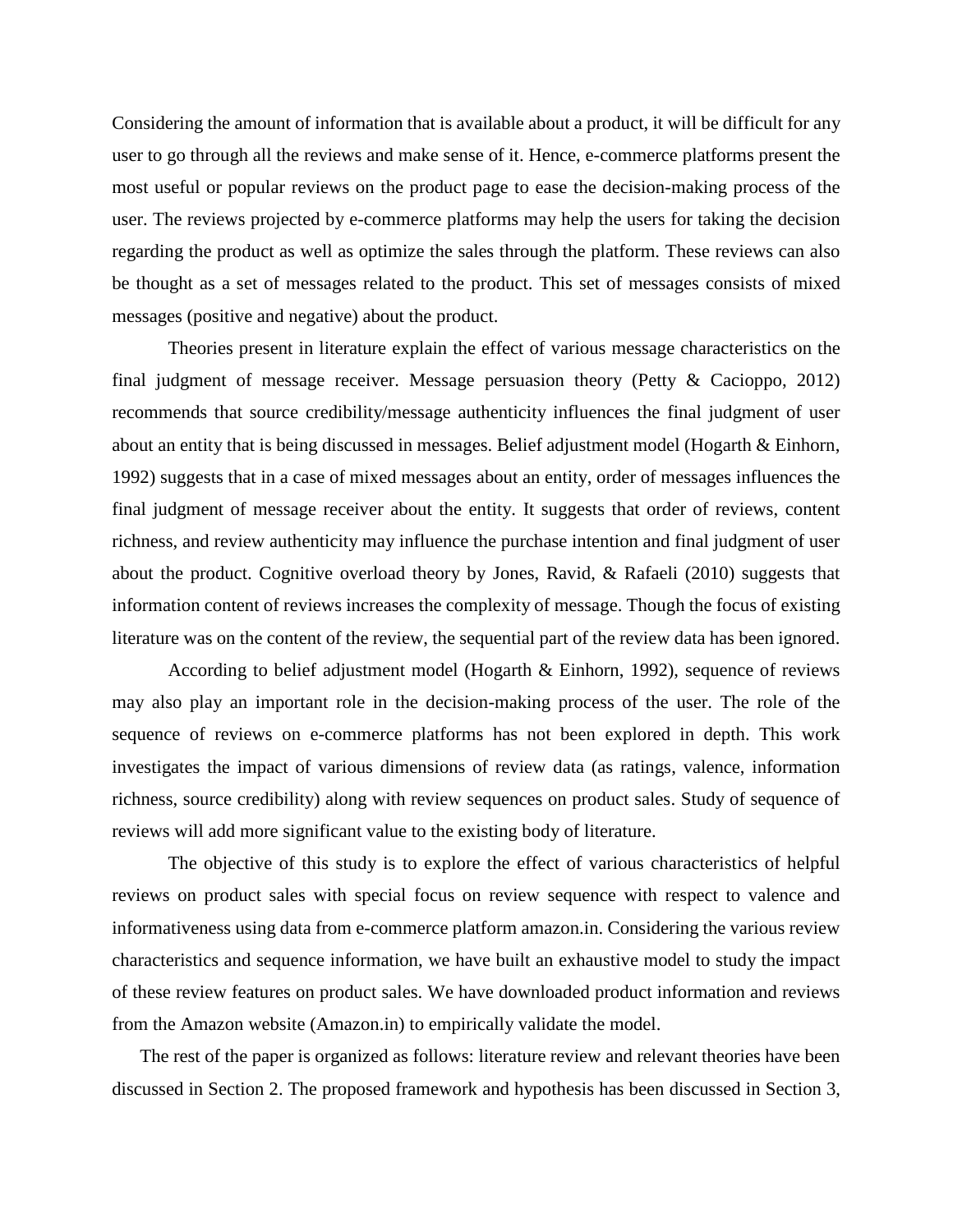followed by research methodology in Section 4. Section 5 reports the results and discussion while the conclusion and future work are given in Section 6.

# **2. Literature Review**

This section explains the previous work and relevant theories related to this context. Accordingly, this section has been divided into two subsections. The first section talks about the previous studies that have analysed the effect of online reviews on product sales. In the second section, we have briefly explained relevant theories, which might be applicable in this context and would be used as the basic premise of our theoretical model.

# **2.1. Related Work and Research Gap**

Amazon e-commerce has been widely used as a data source in various studies for the purpose of analysis (e.g., Forman & Ghose, 2008; Zhu & Zhang, 2010). Amazon.in publishes sale rank of each product in its category. SaleRank (see Figure 1) for each product is published every week. SaleRank is determined by the relative sale of that product as compared to other products in past 24 hours. The negative logarithm of sale rank is widely used as proxy for product sale (Cui, Lui, & Guo, 2012). Using this platform, previous studies have examined the effect of summary statistics of all the reviews of a product on its sales.



Figure 1. SaleRank on Amazon.in

Relationship between various dimensions of review statistics such as ratings, sentiments, volume and variance with product sales has been explored in past studies. Initial studies have largely focused on volume and ratings of reviews on product sales. Clemons, Gao, & Hitt (2006) found that variance of ratings and positive reviews influences the product sales growth in the beer industry. Chevalier & Mayzlin (2006) explored the effect of review ratings and review length on product sales at amazon.com platform. Though, review ratings were found to be having postive effect on product sales, but effect of review length was insignificant. Duan, Gu, & Whinston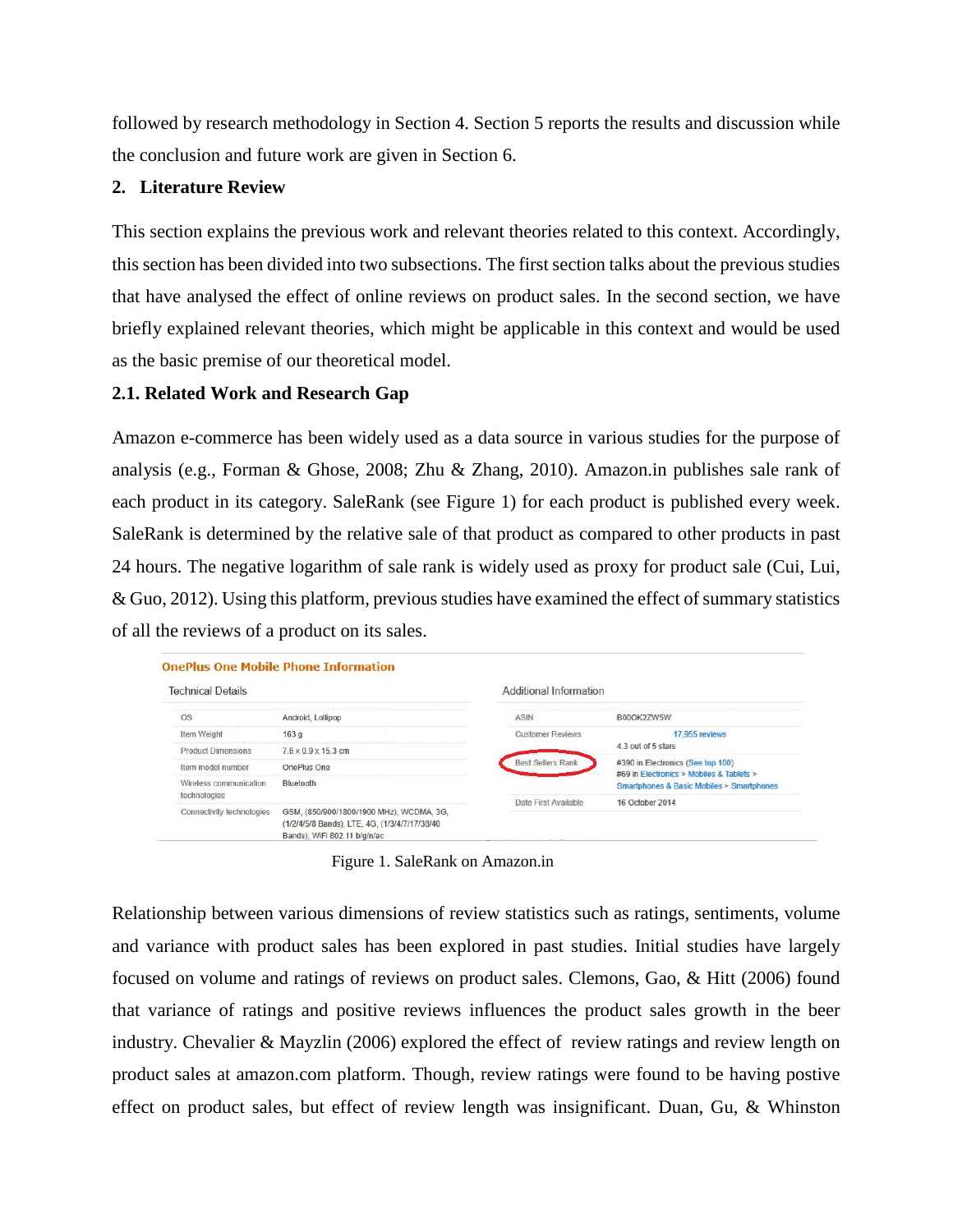(2008a) also found that volume and valence for online word of mouth positively impacts the box office performance of movies. Similarly, Ghose & Ipeirotis (2010) also explored the impact of reviews on sales. Chintagunta (2010) has examined the effect of variance of ratings. Valence (positive or negative fraction of reviews) is explored by (Liu, 2006). The positive effect of volume, ratings and valence of online reviews on product sales has been widely explored and supported by studies (Dellarocas, Awad, & Zhang, 2004; Duan, Gu, & Whinston, 2008b; Liu, 2006). Along with valence, variance in the valence is also found to be having an impact on product sales variation in valence (Hu, Koh, & Reddy, 2014).

 Studies discussed in the previous paragraph primarily focused on volume and ratings of reviews and other aspects of reviews were not considered in exploring product sales at e-commerce platform. Other than summary statistics of reviews (valence and volume), some studies have aimed to understand the impact of qualitative aspect of online reviews on product sales. For example, Hu, Liu, & Zhang (2008) found that along with quantitative aspect i.e. rating of reviews, customer's decision is influenced by the qualitative aspect of reviews such as reviewer quality, review quality etc. (Roy et al., 2018). Similarly, the role of review quality and reviewer's characteristics is analysed by Lee & Shin (2014). Some of the studies also explored that effect of online reviews on product sales varies with contextual factors such as product category (Cui et al., 2012), product popularity (Zhu & Zhang, 2010) and consumer characteristics (Zhu & Zhang, 2010).

 As far as above mentioned works are concerned, all of them focused on summary statistics of online reviews, review quality, product category, and consumer characteristics. There exist scant studies that proposed to investigate the reviews order/sequence and informativeness on product sales at e-commerce platforms. For example, Purnawirawan, Pelsmacker, & Dens (2012) investigated the effect of the balance of reviews (ratio of positive to negative reviews) and review sequence on the usefulness of a set of online reviews. Their study used consumer survey approach for investigating the role of balance and review sequence and found that not only balance but reviews sequence has a significant effect on the usefulness of reviews. Further, Purnawirawan, Dens, & Pelsmacker (2012) also examined the effect of review balance and review sequence on recall and impression of the consumer about reviews. It was found that consumer first relies on review balance. In a case of neutral balance, consumer relies on review sequence for impression formation. Exploring the role of review balance on purchase intention in the experimental setup, Purnawirawan (2014) found that positive balance generates favorable response among consumers.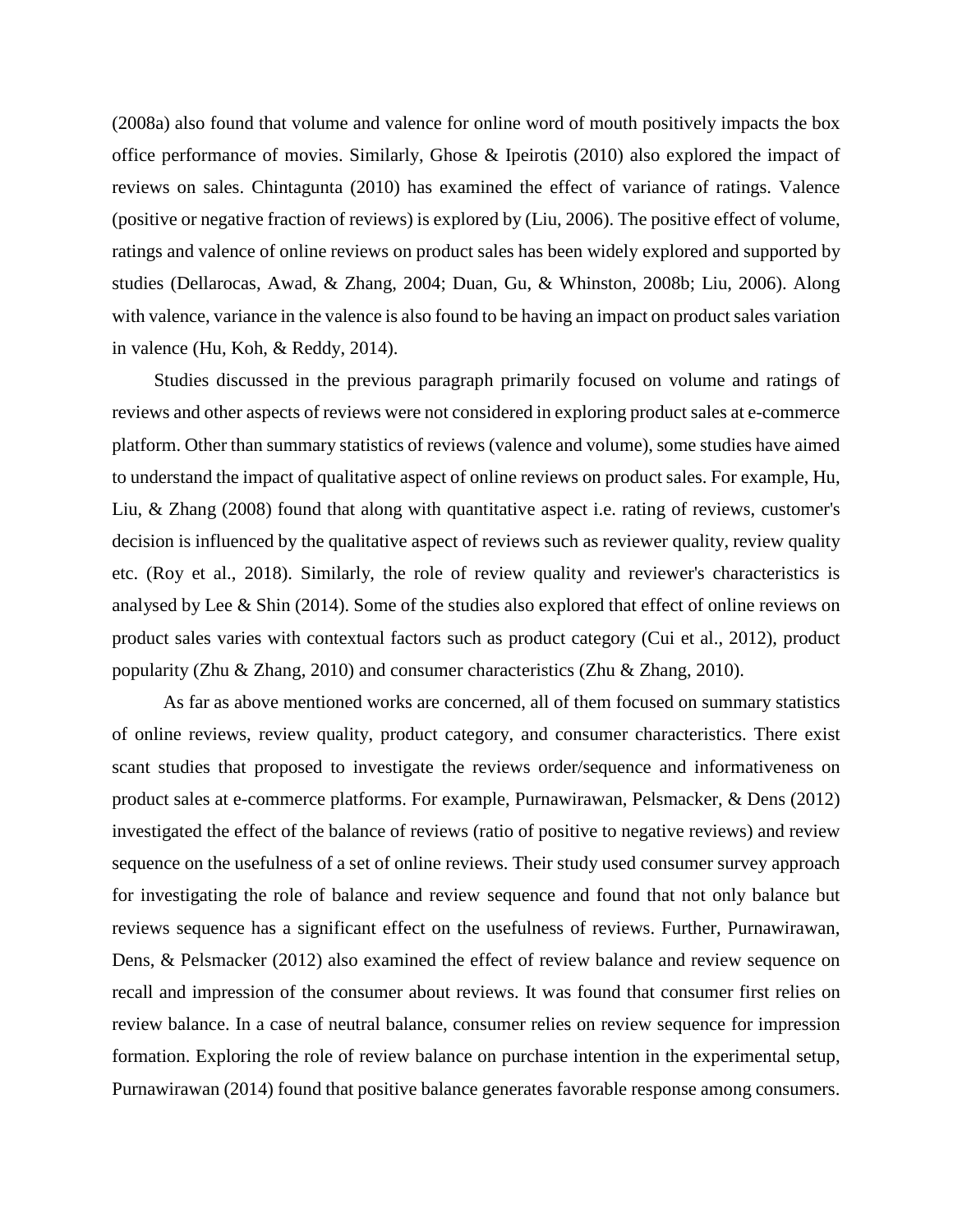Thus it is obvious that review balance and review sequence are gaining importance in e-WOM studies. However, these studies have relied upon consumer surveys and experimental studies to explore the role of review sequence and review balance in the online purchase. There is a lack of studies that have explored the role of review sequence in real-time settings i.e. using data from some e-commerce platforms. Hence, this study proposes to study the impact of balance and sequence of popular reviews on product sales using real time data from e-commerce platform of amazon.in. Hence, this study propose to study the impact of sequence of reviews along with the other review charatcterisitcs of helpful (popular reviews) on amazon.in platform.

# **2.2. Relevant Theories**

E-commerce platform like Amazon allows users to write reviews for the products, which provide useful information for other users. A single product may have various reviews from different users creating a set of messages for the product. Previous studies in literature that have examined the impact of a set of messages on consumer's judgment about product and factors that affect consumer's processing of messages (Buda & Zhang, 2000). There are theories that explain the effect of message characteristics on consumer's final judgment about the product. These message characteristics include information volume and persuasiveness of messages. This work utilizes perspectives from cognitive overload theory, message persuasion theory and belief adjustment model to conceptualize effect of helpful review characteristics on product sales.

Important aspect that may affect the decision-making process of the consumer is the amount of content/volume of information available in online reviews. Online reviews should contain enough information to make the consumer cognizant of product's features, performance, pros & cons etc. However, it has also been observed that when the consumer is exposed to too much information, it causes cognitive overload/information overload (Kirsh, 2000) for the consumer. Cognitive overload theory (Jones, Ravid, & Rafaeli, 2004) explains the information processing abilities of users. In online communication, overload may be caused when the user is not able to determine the significance of incoming messages (Hiltz & Turoff, 1985 as cited in Li, Kankanhalli, & Kim, 2016). Thus, when reviews contain excessive and repetitive information, user may feel overloaded (Hiltz & Turoff, 1985). Above discussion suggests that more information makes the consumer overloaded with information, and thus hampers the decision-making ability of the user.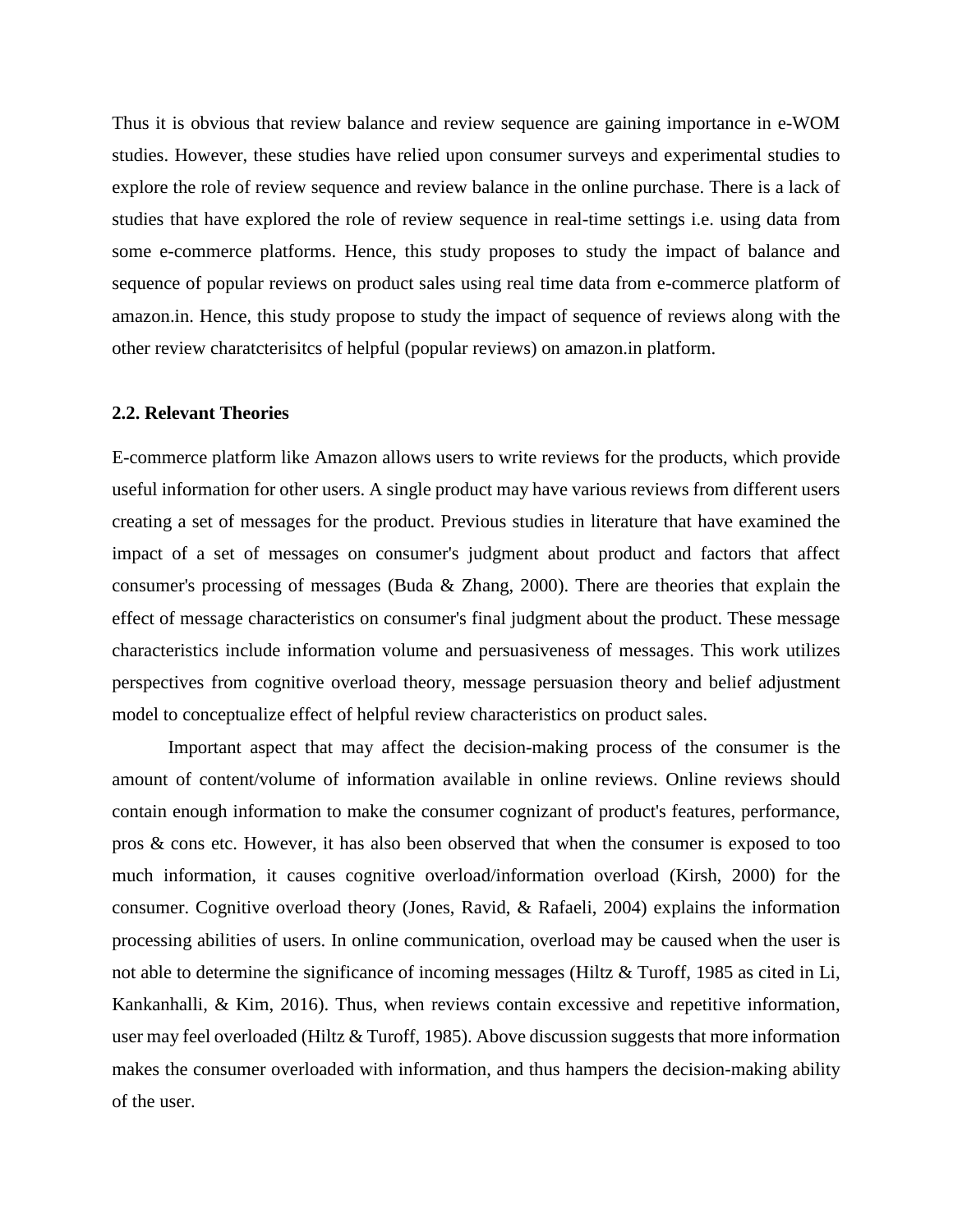Another important aspect that influences the decision making of customers is persuasiveness of reviews. The persuasiveness of product related messages creates a favourable perception about the product in consumer's mind. Thus, it may be argued that persuasiveness of online reviews would affect the likelihood of a product being purchased. Thus, persuasiveness of reviews would play a significant role in affecting the product Sales. Factors that make a message more persuasive are explained by message persuasion theory (Petty & Cacioppo, 2012). This theory emphasizes that source credibility of a message makes it more persuasive. Messages originating from a credible source are more persuasive to customers than non-credible sources. In case of multiple messages, message order also influences the persuasiveness along source credibility. Belief adjustment model (Hogarth & Einhorn, 1992) suggests that message order affects the decision-making process and final judgment of message recipient. Effect of message order on consumer's final judgment about the product is also found by Haugtvedt & Wegener (1994). A summary of the relevant theories along with the related variable has been presented in Table 1.

| 1 avit 1. DHQi bahhhai      | of theories ascaming state                            |                                       |  |
|-----------------------------|-------------------------------------------------------|---------------------------------------|--|
| <b>Theory/Model</b>         | <b>Brief Description</b>                              | Variables in our study                |  |
| Cognitive<br>Overload       | Lengthy messages contribute to complexity of message, | Number of helpful review              |  |
| Theory                      | more length of message increases cognitive<br>and     | and average                           |  |
|                             | overload of user (Jones, Ravid, & Rafaeli, 2004)      | Informativeness of helpful            |  |
|                             |                                                       | reviews                               |  |
| Persuasion<br>Message       | Source credibility makes the message more persuasive  | verified<br>Percentage of             |  |
| Theory                      | (Petty & Cacioppo, 2012)                              | purchase reviews                      |  |
| <b>Belief</b><br>Adjustment | Message order influences the final judgment of        | negative<br>Sequence<br><sub>of</sub> |  |
| Model                       | consumer (Hogarth & Einhorn, 1992)                    | helpful reviews                       |  |

Table 1. Brief summary of theories used in this study

#### **3. Proposed Framework**

In this section, we will explain the theoretical model that has been built on the basis of the existing literature and relevant theories. We have proposed the hypotheses for testing the effect of helpful reviews on product sales. Different aspects of user generated content (product reviews) given on product page, and their effect on product sales is theorized in following three sub-sections. In the first subsection, we have hypothesized testing the effect of the Informativeness of helpful reviews. The effect of message persuasiveness of helpful reviews is theorized in the second section. Finally,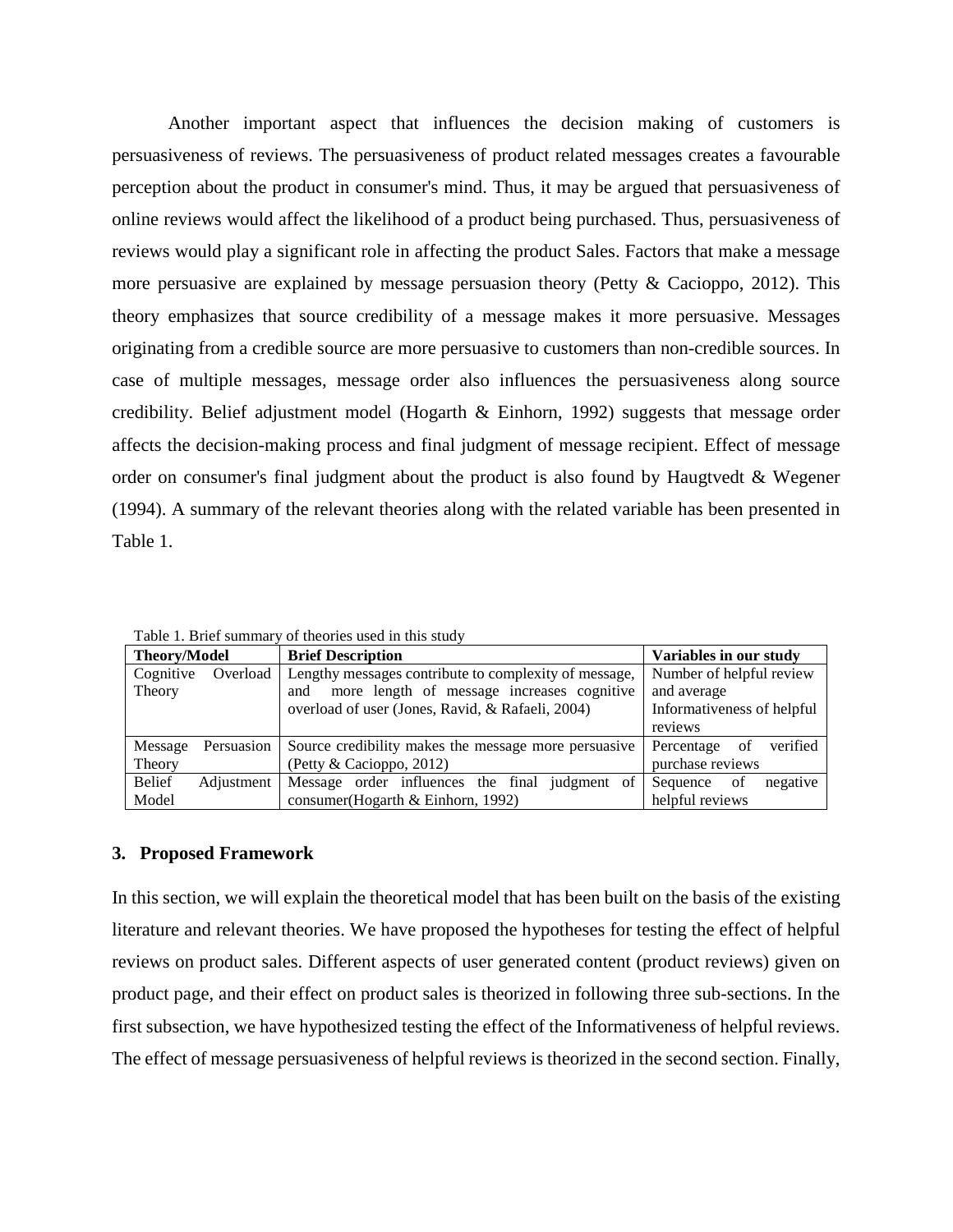hypotheses are proposed for the effect of valence and sequence of helpful reviews in the third section. The conceptual diagram is shown in Figure 2.



Figure 2. Conceptual Framework

# **3.1. Role of Review Informativeness**

The role of number and length of the messages in e-WOM has also being explored in the literature. Some studies suggest that review length positively affects purchase intention (Shelat & Egger, 2002), as long reviews contain detailed information about the product (Mudambi & Schuff, 2010). Liu & Park (2015) found that review length has positive influence on the usefulness of the review. While on the other hand, some other studies suggest that lengthy messages are complex and more difficult to understand (Li et al., 2016). Chevalier & Mayzlin (2006) found that average length of reviews negatively influences the product sales. Although there is debate about effect of reviews length and number of reviews on product sales, there is consensus in research community that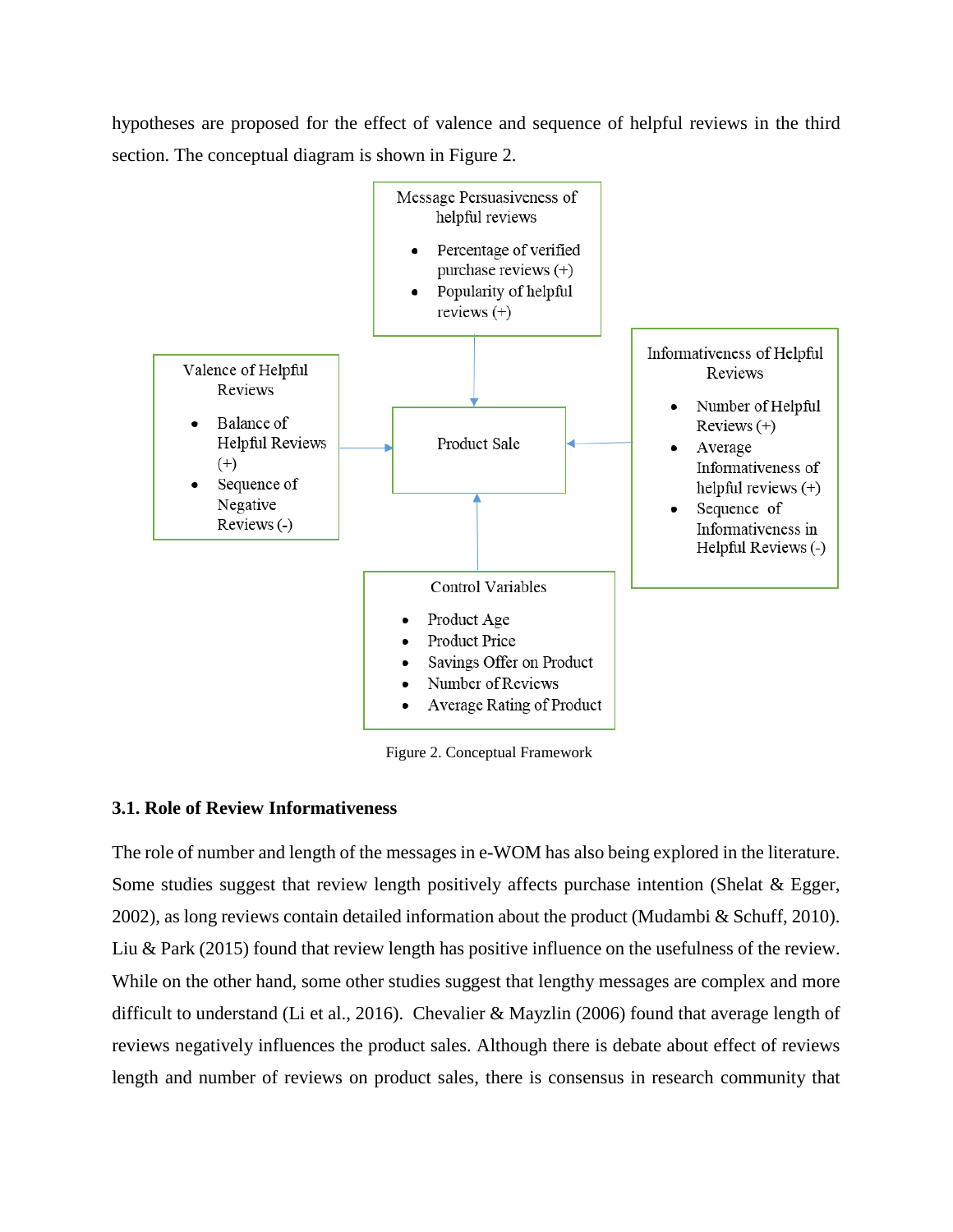informativeness of reviews positively influences the purchase intention and facilitates better decision making. Informativeness refers to the amount of information about distinct features of phone conveyed by the review. Thus for helpful reviews available on the product page informativeness has two aspects i.e. number of helpful reviews and content in helpful reviews. Park & Lee (2009) argued that more number of reviews leads to higher perceived informativeness as there are more facts supporting product recommendation. Thus, products with higher number of helpful reviews displayed on product page would have more sales during next week.

# **H1:** *Number of helpful reviews displayed on product page positively influences the product sales.*

Other than number of helpful reviews, content in helpful reviews would also influence informativeness. The number of unique tokens excluding English stopwords is a good representative of unique content in review. It computes the number of attributes and features discussed about the product in the review. We refer to number of unique tokens excluding English stopwords as informativeness of review. Building on the same premise, we argue that review set having higher average distinct keywords per review would be considered as more informative than one with lower average distinct keywords per review. Park & Lee (2009) also argued that irrespective of reviews sentiment, information content in the review set positively influences the purchase intention. When more information is available to user, they are better informed about various features of products that help in purchase related decision making. Thus, we propose the following hypothesis that products having helpful review set with higher average information content would be having higher sales.

# **H2:** *Average informativeness of helpful reviews positively influences the product sales.*

There exists too much information on online platforms. Excess of information on online platforms engenders information overload phenomenon (Malhotra, 1984). Exposure to excess of information generates cognitive overload among users. Arrangement of reviews on product page is likely to affect the arousal of cognitive overload. Cognitive overload happens when upcoming information is of no significance to the user. We argue that cognitive overload would come earlier for a review set that contains more information in initial reviews than later reviews. We propose to divide the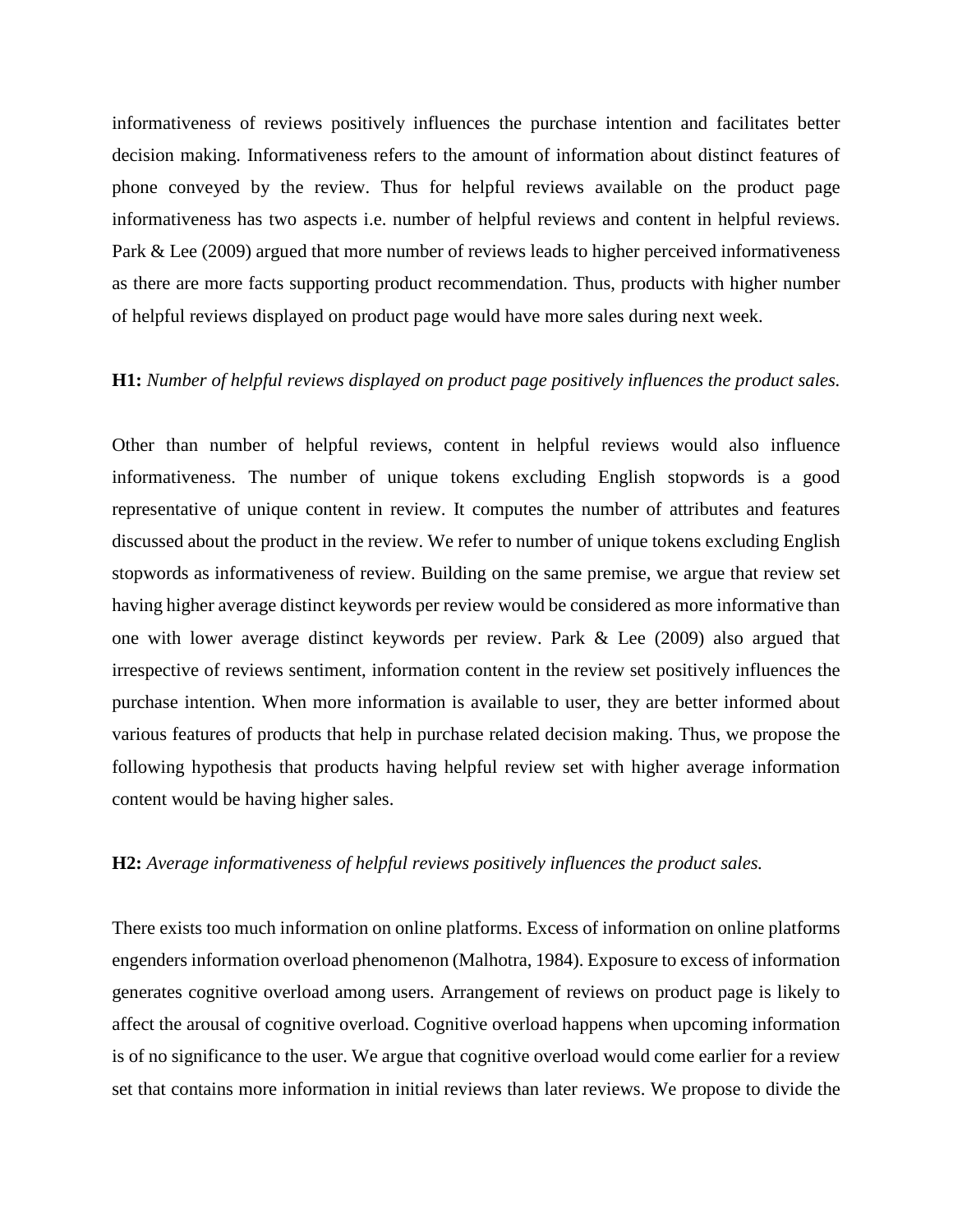helpful reviews available on product page into two sections i.e. first-half and second-half. If average length of helpful reviews in first-half is higher than average length of helpful reviews in second-half, the first-half of review set is conveying more information than second-half of review set. We argue that information overload would come earlier for review set with higher average length in first-half of reviews as compared to review set that has less average length of reviews in first-half. Information overload dampens the decision making process of user (Li et al., 2016). Hence, we propose that products whose helpful review set has higher informativeness in first-half of reviews would have lower sales as compared to products that have review set with lower informativeness in first-half of reviews.

**H3:** *Products with higher average informativeness in first-half of reviews are likely to have lower sales as compared to products having lower average informativeness in second-half of reviews.* 

## **3.2. Message Persuasiveness of Helpful Reviews**

In this section, we have proposed the hypothesis related to persuasiveness of helpful reviews. Persuasiveness of reviews have two dimensions namely, source credibility and popularity of the review (Petty & Cacioppo, 2012). Hypothesis for these two aspects of persuasiveness are proposed separately in following sub-sections.

**Source Credibility:** Helpful reviews also have a tag attached to it named "verified purchase" (see Figure 3) on Amazon website. This indicates that review is written by a person who has bought the product from this platform. It generates the belief among readers that the person who has written the review has bought the product and also has experience of using the product. If the review is coming from an authentic user then it builds the credibility of the review content in the mind of the readers (Flanagin & Metzger, 2013). Hence, the review is credible. Thus, higher the percentage of verified purchase reviews in helpful reviews, readers would perceive the reviews to be more authentic and credible. As suggested by message persuasion theory (Petty & Cacioppo, 2012), a belief in authenticity and credibility of review would lead to favourable perception about the product. Hence, we propose the following hypothesis:

**H4:** *Percentage of verified reviews on product page positively influences the product sales.*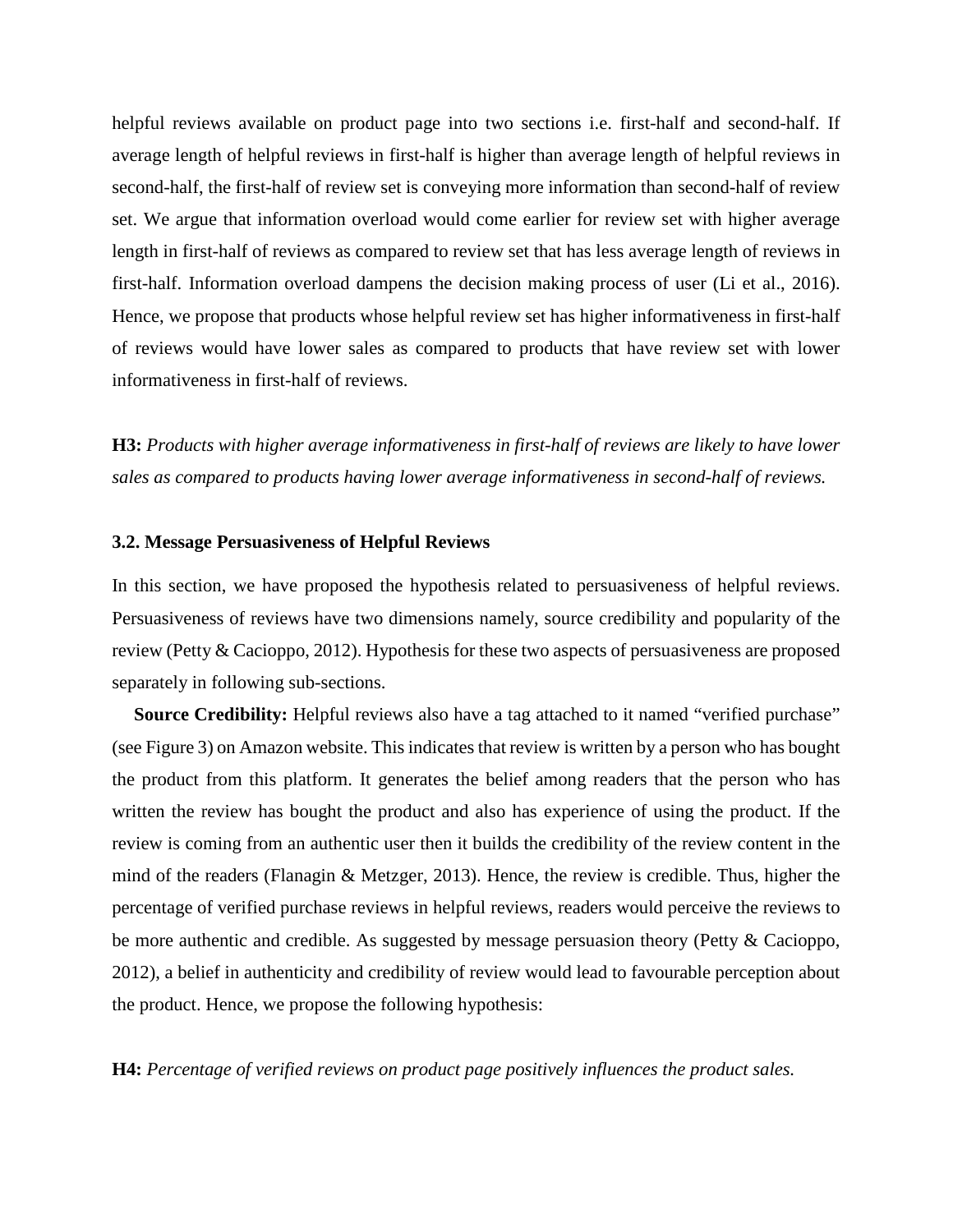| By Amazon Customer on 26 August 2016                                                                          | Rating of the Review<br><b>★★★★★</b> Buy without a worry let oneplus handle ur issues ;) |
|---------------------------------------------------------------------------------------------------------------|------------------------------------------------------------------------------------------|
| <b>Verified Purchase</b><br>Amazing phone.<br>Faster updates<br>No issues as of now<br>Fan of the dash charge | Indicating whether this review is written by<br>a user who actually bought the product   |
|                                                                                                               | Feels amazing and blazing fast while using thank to the 6gb ram                          |
|                                                                                                               | The best part is the finger print, its responsiveness is faster than blink of an eye.    |
| Worth investing money :)                                                                                      | <b>Helpfulness of Review</b>                                                             |
| Comment<br>abuse                                                                                              | people) found this helpful. Was this review helpful to you?<br>No<br>Yes<br>Report       |

Figure 3. Various Features of Helpful Reviews

**Usefulness/popularity of helpful reviews:** The online market platform enables users to express their opinion about reviews. It is a form of multi-level word-of-mouth (i.e. WOM about WOM of a product). At Amazon platform, users can also express their view about a review by clicking in favour of it. This feature in Amazon is called helpfulness of the review. Amazon displays how many users have found a particular review helpful (see Figure 3). Thus, helpfulness of a review represents two aspects of the reviews that are information usefulness and its popularity. Reviews that are found helpful by many users are having useful information about the product. Another aspect i.e. popularity represents the indirect word-of-mouth of a product. It enhances the belief about utility and popularity of reviews. Hence, we propose the following hypothesis:

**H5:** *Helpfulness Count of helpful reviews should positively influence the product sales.*

# **3.3. Balance and Sequence Helpful Reviews**

On the product page, the user is exposed to helpful reviews. Helpful reviews represent mixed information (positive and negative) about a product. In a review set, balance is referred as net positive sentiment conveyed by the review set. In our study, we are taking difference between number of positive and negative reviews in helpful reviews set as proxy of Balance. The balance of reviews affects product sale (Cui et al., 2012). Review set with more positive reviews is likely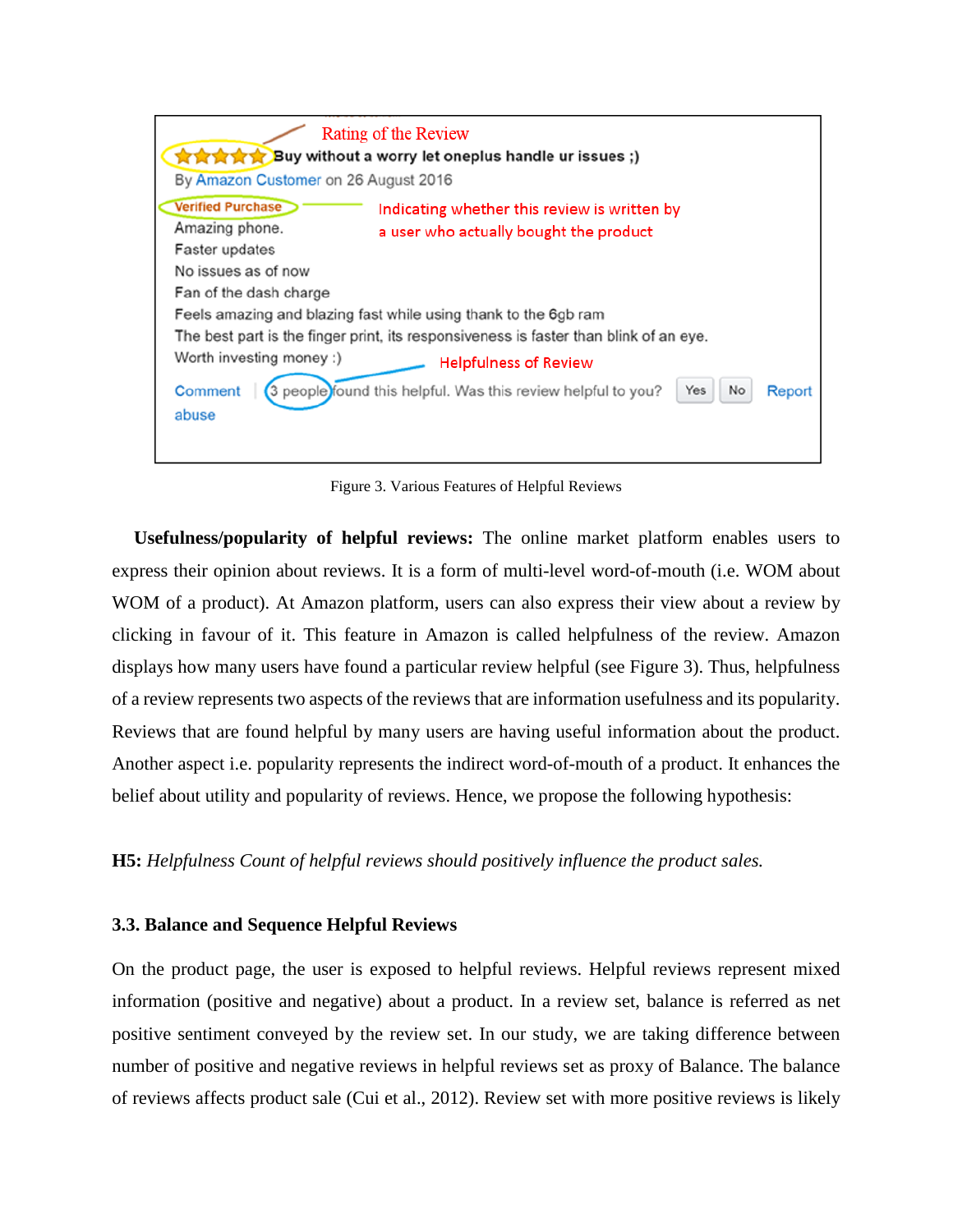to create favourable impression in consumer's mind about the product that would lead to higher purchase intention. Hence, we propose the following hypothesis:

# **H6:** *Balance of helpful reviews should positively affect product sales.*

The user goes through helpful reviews from top to down. Literature suggests that message order impacts final judgments of the customer about a product (Haugtvedt & Wegener, 1994). Belief adjustment model (Hogarth & Einhorn, 1992) also suggests that message order affects the persuasiveness of message set. In a case of mixed information (positive and negative), the sequence of helpful reviews may also impact the decision-making process of users. In persuasion literature, the effect of presentation order of messages on individual's judgment is widely studied. When initial messages have more impact on decision-making process, it is considered as primacy effect. If messages presented at the end of the list have more impact on individual's decisionmaking, then it is called recency effect.

Message presentation order studies have found both primacy (Zhao, 1997) and recency effect (Carlson & Russo, 2001). Murphy, Hofacker, & Mizerski (2006) found the prevalence of primacy effect in the online environment. Some psychological studies have suggested the role of other factors such as consumer involvement, customer motivation, message relevance, message polarity (positive or negative) in position effects (Murphy et al., 2006). Analysing the role of message relevance, Haugtvedt & Wegener (1994) found that higher level of relevance leads to higher primacy effect and lower level of message relevance leads to higher recency effect. In an experiment by Mollet & Harrison (2007), subjects recalled more negative words than positive words; thus suggesting that negative information persists memory trace and is of greater importance to people. In the case of positive information, the consumer gives less relevance to it. Hence, it can be argued that people would give more importance to negative reviews and sequence of negative reviews affects the product sales. For information with higher relevance, primacy effect may prevail (Haugtvedt & Wegener, 1994). Hence, the information given for the initial set of reviews would play a critical role in forming the impression in consumer's mind, and it will reinforce primacy effect. We have theorized for the effect of the sequence of negative reviews using following two cases.

Case 1: First-half of helpful reviews has more negative reviews than second-half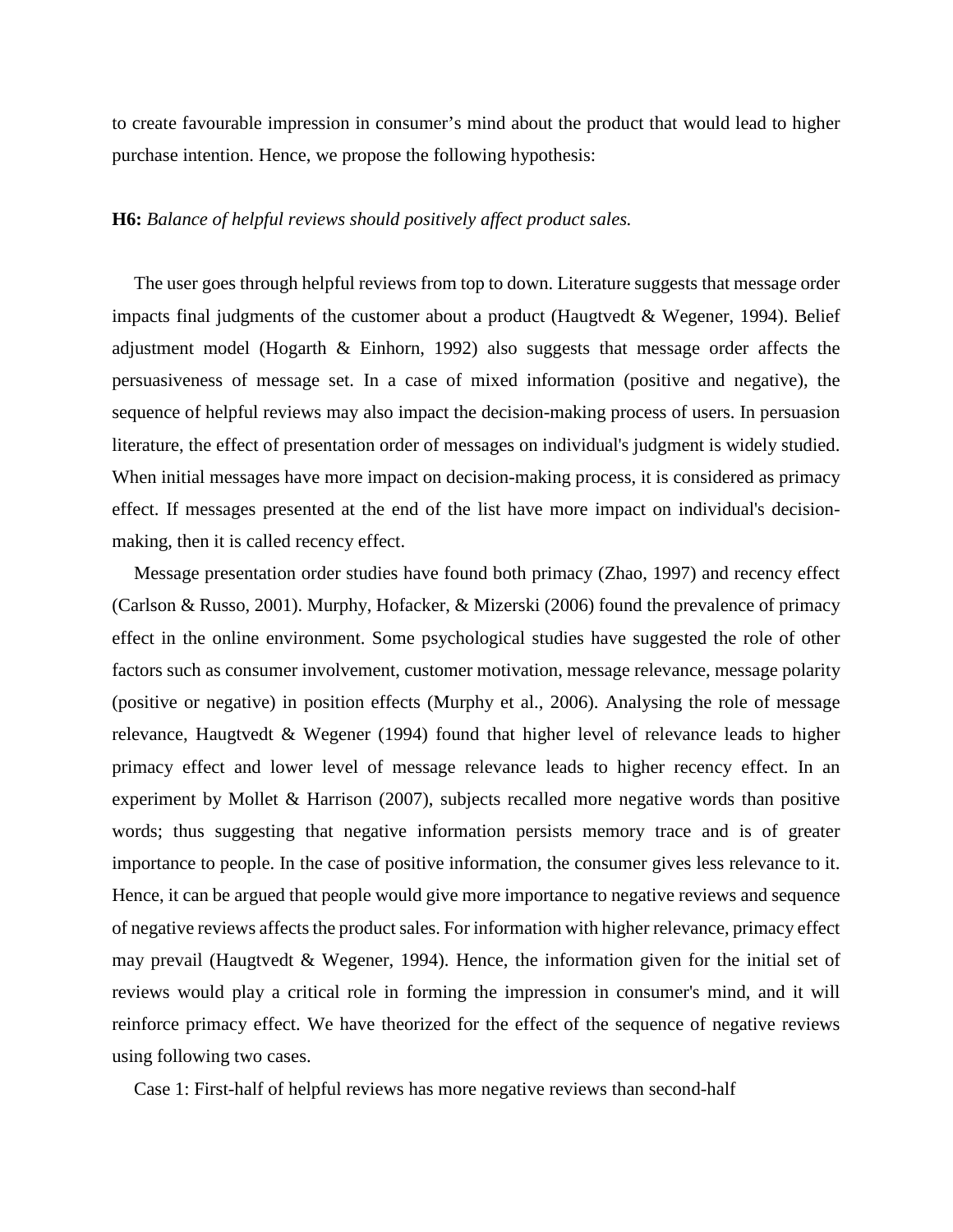Case 2: First-half of helpful reviews has lesser negative reviews than second-half

 For Case 1, first-half contains more negative information than the second-half, so the user should have a more negative impression about the product than products with Case 2 due to primacy effect. Hence, products with Case 1 should have a lesser sales than products in Case 2. We would like to propose following hypothesis:

**H7:** *Products having more negative reviews in the first-half are likely to have lower sales as compared to products having lesser number of negative reviews in first-half.*

## **4. Research Methodology**

In this section, we would discuss about the data collection procedure and quantitative technique adopted for testing the proposed hypothesis. Along with data collection procedure, process of extracting key variables and summary statistics is also described.

# **4.1. Data Collection**

We have collected the data from amazon.in platform for various products as Amazon website provides a rich collection of the reviews. Amazon data has also been utilized in the previous studies (e.g., Chong et al., 2016; Dhar & Chang, 2009) as well to analyse the effect of WOM on product sales. We have selected a product category that has a good level of involvement. For example, electronics category, e-WOM plays a major role in decision-making (Salehan & Kim, 2016) and there exist studies that have examined the impact of reviews on purchase intention for electronics category (Chong et al., 2016). Within the electronic category, we selected smart phone products. We have selected smartphones, because it is high involvement product for which consumers relies on reviews to purchase related decisions (Cui et al., 2012). It is one of the largest selling products in electronics category at amazon.in. Studies focused on specific products with concrete implications for marketers are more relevant to the research community and practitioners (De Maeyer, 2012). As the goal of our research was to examine the effect of helpful reviews on sales, so we decided to select only those products that have at least some reviews on its product page. First, we selected 100 mobiles that are displayed under hot new releases category on amazon.in. We further selected only those products that were launched in past three months from  $1<sup>st</sup>$  January 2016. We crawled data from product pages of these mobiles for nine months on a weekly basis.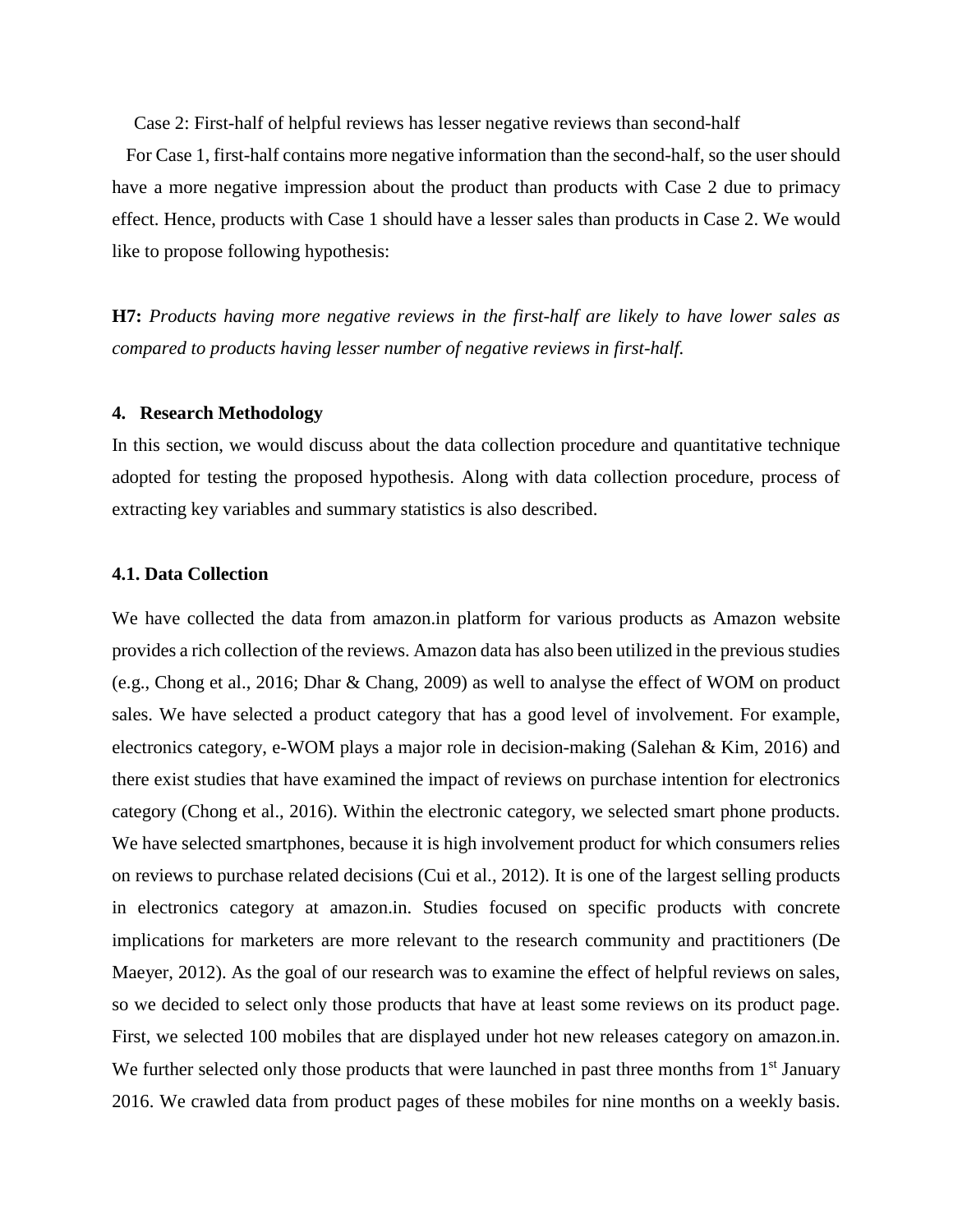First, we downloaded product pages for these products using R Week-by-Week. Then, we extracted relevant variables from these downloaded pages using XML package in R. From mobile phones, we selected only smartphones for further analysis. SaleRank for each smartphone in ["Electronics](http://www.amazon.in/gp/bestsellers/electronics/ref=pd_zg_hrsr_e_1_1) > [Mobiles & Tablets](http://www.amazon.in/gp/bestsellers/electronics/3561110031/ref=pd_zg_hrsr_e_1_2) > [Smartphones & Basic Mobiles](http://www.amazon.in/gp/bestsellers/electronics/1389432031/ref=pd_zg_hrsr_e_1_3) > Smartphones" category was captured from product page at amazon.in. Input variables and control variables are captured from product pages using HTML parser and extractor in R. Previous studies have used Amazon SaleRank for capturing the product sales on Amazon platform (Judith a Chevalier & Mayzlin, 2006; Chong et al., 2016). SaleRank denotes where a product sale stands as compared to other products in that category. We have taken – log(SaleRank) as proxy of product sales (Cui et al., 2012).

| S. No.         | <b>Variable</b>                            | <b>Description</b>                                                 |  |  |
|----------------|--------------------------------------------|--------------------------------------------------------------------|--|--|
|                | <b>Dependent Variable</b>                  |                                                                    |  |  |
| 1              | Sale                                       | Negative logarithm of product's sale rank given on product         |  |  |
|                |                                            | page.                                                              |  |  |
|                |                                            | <b>Control Variables</b>                                           |  |  |
| $\overline{c}$ | SalePrice                                  | Price of the product                                               |  |  |
| $\mathfrak{Z}$ | Savings                                    | Amount on saving given on MRP                                      |  |  |
| $\overline{4}$ | Product<br>in<br>Weeks<br>Age              | Number of weeks the product have been available on                 |  |  |
|                | (Age_Week)                                 | Amazon.in. We took timestamp of oldest review of the product       |  |  |
|                |                                            | as proxy of launch timestamp on Amazon.in                          |  |  |
| 5              | Average Rating (Rating)                    | Average Rating of product                                          |  |  |
| 6              | Number of reviews (Volume)                 | Number of total reviews                                            |  |  |
|                |                                            | <b>Independent Variables</b>                                       |  |  |
|                | Percentage of verified purchase            | Percentage of Verified Purchase reviews among helpful reviews      |  |  |
| 7              | reviews (HVPP)                             |                                                                    |  |  |
| 8              | Helpfulness count<br>of<br>helpful         | Helpful count of all the helpful reviews                           |  |  |
|                | reviews (Helpfulnum)                       |                                                                    |  |  |
|                | <b>Balance</b><br>of<br>helpful<br>reviews | Balance refers to net positive reviews in helpful review (positive |  |  |
|                | (Balance)                                  | reviews-negative reviews). Review can have a rating from 1 to      |  |  |
| 9              |                                            | 5. 1 being the lowest and 5 being the highest. Review with more    |  |  |
|                |                                            | than 3 rating is considered as positive. Review with rating 1 or   |  |  |
|                |                                            | 2 is considered as negative                                        |  |  |
|                | Sequence of negative reviews in            | Sequence of negative reviews (1=first-half of helpful reviews      |  |  |
| 10             | Helpful review set (HRNseq)                | have more negative reviews than second-half of reviews,            |  |  |
|                |                                            | otherwise=0)                                                       |  |  |
| 11             | helpful<br>Number<br>of<br>reviews         | Number of Helpful reviews                                          |  |  |
|                | displayed on product page (HNum)           |                                                                    |  |  |
|                | Average informativeness of helpful         | Average Information volume of Helpful reviews. We are              |  |  |
| 12             | reviews displayed on product page          | computing it as an average number of unique words in helpful       |  |  |
|                | (HAvgIR)                                   | reviews. We are excluding English stop words from the count        |  |  |
|                | of<br>Informativeness<br>Sequence          | Sequence of Informativeness in helpful reviews (1=first-half of    |  |  |
| 13             | among helpful review set (HIRseq)          | helpful reviews have more content than second-half of reviews,     |  |  |
|                |                                            | $otherwise=0$ )                                                    |  |  |

Table 2. Variables and their description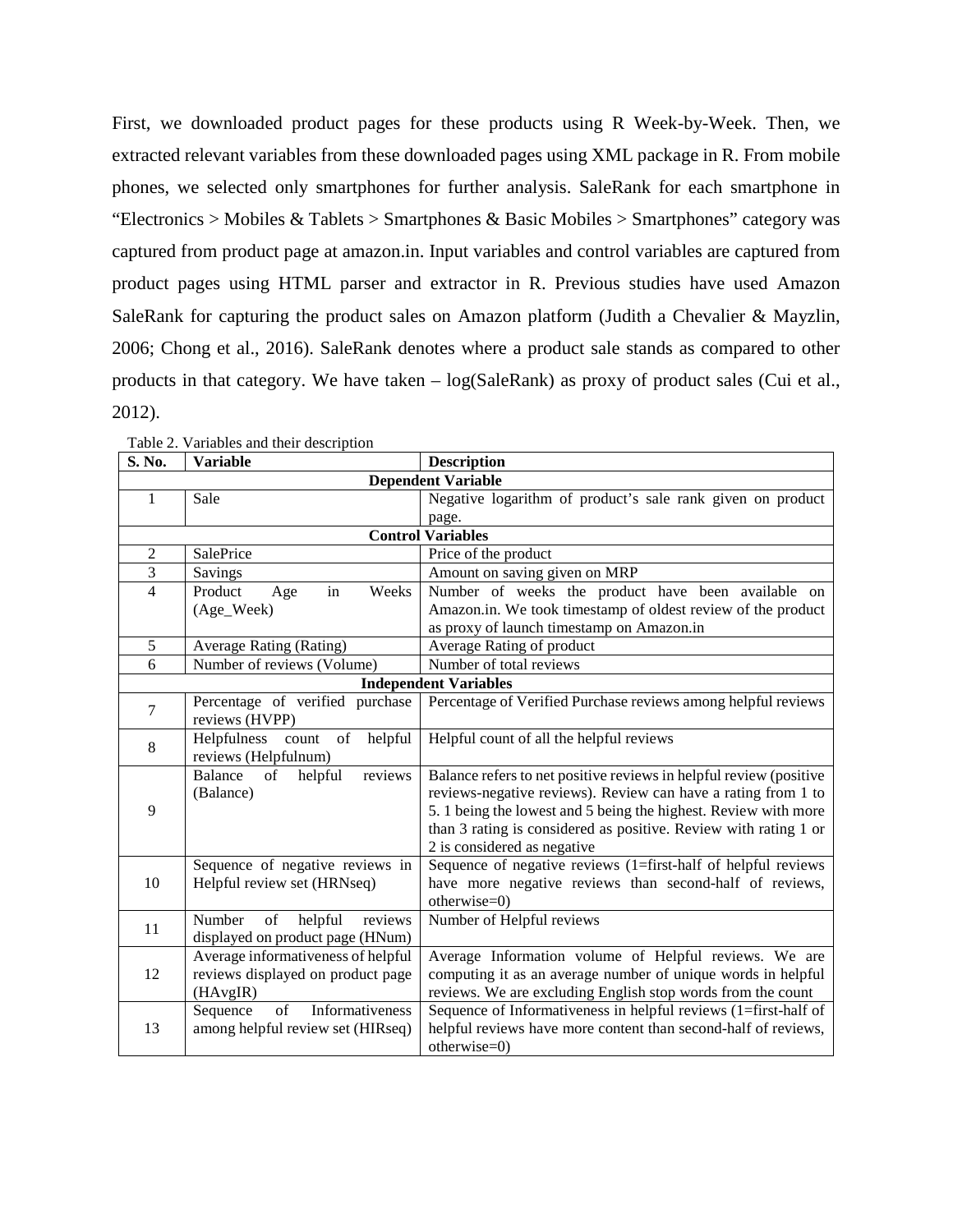From smartphones, we filtered smartphones from this category. It shows the relative sales of a product to other products in category. Brief description of all the variables and descriptive statistics are given in Table 2 and Table 3 respectively.

| Metric Variables                   |                |           |           |  |
|------------------------------------|----------------|-----------|-----------|--|
| Variable                           | Min            | Max       | Mean      |  |
| Sale Price                         | Rs. 1600       | Rs. 87600 | Rs. 29809 |  |
| Average Rating (out of 5)          | 1.80           | 4.70      | 3.78      |  |
| No. of Reviews                     | 3              | 4027      | 279.7     |  |
| SaleRank                           | 4              | 2926      | 316       |  |
| Percentage of verified Reviews     | 0              |           | 0.6       |  |
| <b>Helpfulness Count</b>           | 0              | 1739      | 138.10    |  |
| <b>Balance</b>                     | -8             | 8         | 3.25      |  |
| Number of Helpful Reviews          | $\overline{2}$ | 8         | 6.29      |  |
| Average Informativeness of Helpful |                |           |           |  |
| Reviews                            | 3.66           | 165       | 57.23     |  |
| <b>Binary Variables</b>            |                |           |           |  |
|                                    |                | $\Omega$  |           |  |
| <b>HRNseq</b>                      | 76.50%         | 23.50%    |           |  |
| <b>HIRSeq</b>                      | 76.71%         | 23.29%    |           |  |

Table 3. Descriptive Summary of Variables

## **4.2. Data Analysis**

To test the relationships proposed in our theoretical model, we have used linear regression model given in Equation 1. We have used lagged dependent variable as prescribed by (Cui et al., 2012) to control for endogenity. We ran the regression between the content of product page and next week sales of the product. In this study, we have used 8 input variables and five control variables (Savings, Price, Product age, Number of Reviews on product page, Average Rating of Product) and one dependent variable (Sale).

Empirical Model:

 $Sale_t = \beta_0 + \beta_1 * (Sale Price)_{(t-1)} + \beta_2 * (Number of Reviews on product)_{(t-1)} + \beta_3 * (Product Age in$ Weeks)<sub>(t-1)</sub> +  $\beta_4$  \* (Savings offer on the product)<sub>(t-1)</sub> +  $\beta_5$  \* (Average Rating of the product)<sub>(t-1)</sub> +  $\beta_6$ \* (No. of helpful reviews)<sub>(t-1)</sub> +  $\beta_7$  \* (Average Informativeness of helpful reviews)<sub>(t-1)</sub> +  $\beta_8$  \* ( Informativeness Sequence of Helpful Reviews)<sub>(t-1)</sub> +  $\beta$ <sup>9</sup> \* (% of verified purchase reviews)<sub>(t-1)</sub> +  $β_{10} * (count of Helpfulness of helpful reviews)<sub>(t-1)</sub> + β_{11} * (No. of helpful Reviews)<sub>(t-1)</sub> + β_{12} *$ (Balance of helpful)(t-1) + β<sup>13</sup> \* (sequence of negative reviews)(t-1) + € --------------------------(1)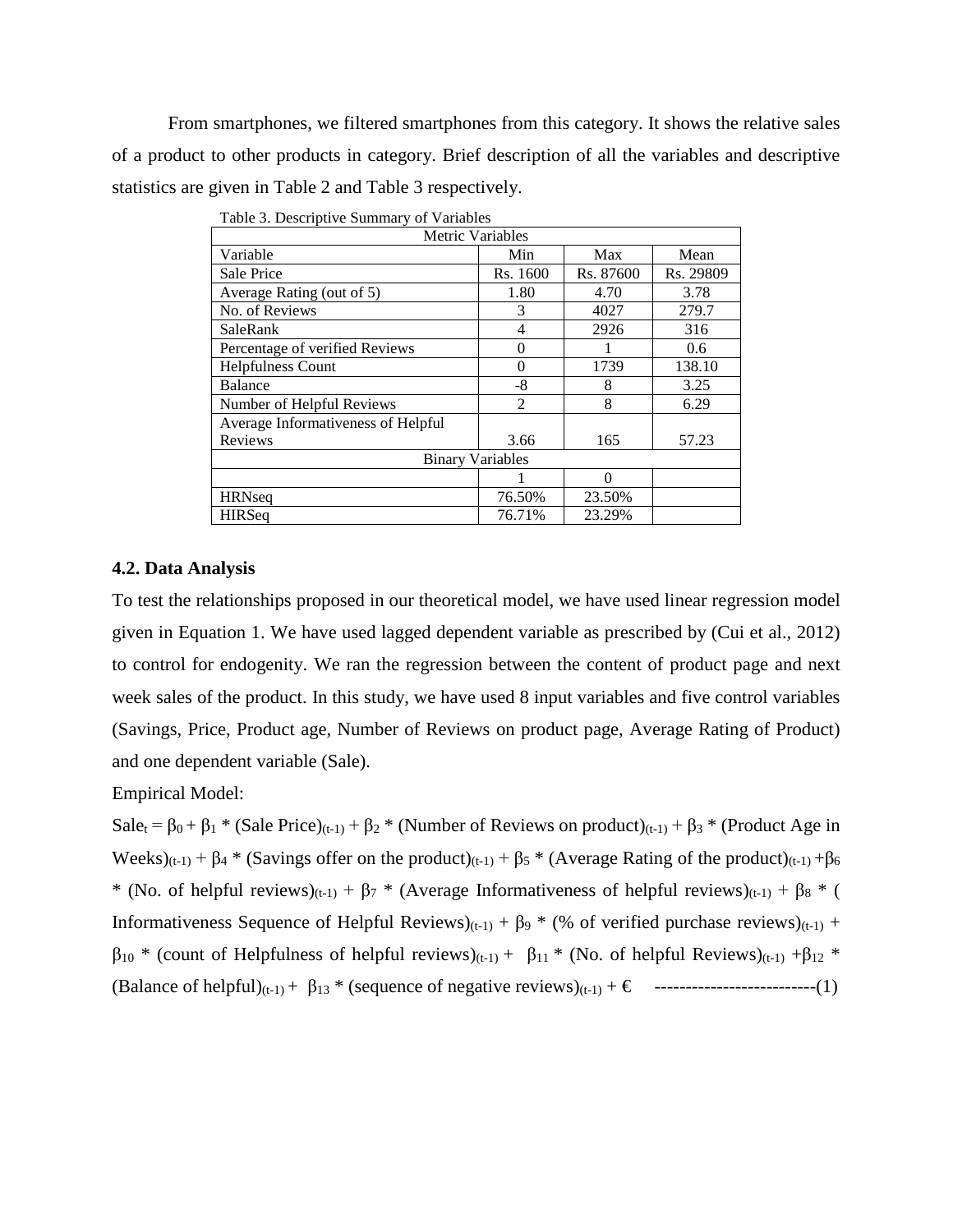## **5. Results & Discussion**

In this section, we have presented the results of proposed model. Variables such as price, savings, product age, average rating, and number of reviews on product would play a significant role in affecting the final decision of the customer. Hence, these variables have been taken as control variables in all the regression model. Model 1 tests the effect of all the control variables on product sales. It is clear from Table 4 that average rating, savings offer, and number of reviews positively affect the product sales. Product age and sale price negatively affect product sales. Model 2 is used for testing hypotheses 1-7. All the metric independent variables have been standardized before running the regression model. For multicollinearity analysis, VIF score of different variables has been reported in Appendix B. We found support for hypotheses 1 to 7.

| Table 4. Result of Linear Regression Model with -log(SaleRank) as DV |                                                                                                  |            |                               |            |
|----------------------------------------------------------------------|--------------------------------------------------------------------------------------------------|------------|-------------------------------|------------|
| <b>Variables</b>                                                     | <b>Model 1</b><br>Coefficient                                                                    | Std. error | <b>Model 2</b><br>Coefficient | Std. error |
| (Intercept)                                                          | $-2.27***$                                                                                       | (0.01)     | $-2.13***$                    | (0.03)     |
| <b>ZSalePrice</b>                                                    | $-0.13***$                                                                                       | (0.01)     | $-0.14***$                    | (0.01)     |
| ZNoOfReviews                                                         | $0.21***$                                                                                        | (0.01)     | $0.19***$                     | (0.01)     |
| ZAge_Week                                                            | $-0.13***$                                                                                       | (0.01)     | $-0.16***$                    | (0.01)     |
| <b>ZSavings</b>                                                      | $0.07***$                                                                                        | (0.01)     | $0.06***$                     | (0.01)     |
| ZAvgRating                                                           | $0.06***$                                                                                        | (0.01)     | $0.04***$                     | (0.01)     |
| <b>HNum</b>                                                          |                                                                                                  |            | $0.12***$                     | (0.02)     |
| <b>HAvgIR</b>                                                        |                                                                                                  |            | $0.05***$                     | (0.02)     |
| <b>HIRseq</b>                                                        |                                                                                                  |            | $-0.09***$                    | (0.02)     |
| <b>ZHVPP</b>                                                         |                                                                                                  |            | $0.05***$                     | (0.01)     |
| ZHelpfulnum                                                          |                                                                                                  |            | $0.05***$                     | (0.01)     |
| <b>ZBalance</b>                                                      |                                                                                                  |            | $0.04*$                       | (0.01)     |
| <b>HRNseq</b>                                                        |                                                                                                  |            | $-0.09***$                    | (0.02)     |
| R <sub>2</sub>                                                       | 0.29                                                                                             |            | 0.36                          |            |
| adj. R2                                                              | 0.28                                                                                             |            | 0.35                          |            |
| F-Value                                                              | 136.6                                                                                            |            | 78.54                         |            |
| P statistic for F Value                                              | $2.20E-16$                                                                                       |            | $2.20E-16$                    |            |
|                                                                      | Note: p-values are reported next to actual estimates. *** for $p<0.01$ , ** for $p<0.02$ , * for |            |                               |            |
| p<0.05                                                               |                                                                                                  |            |                               |            |

Consistent with informativeness propositions, we found that number of helpful reviews displayed on product page has positive impact on product sales  $(0.12***)$ . It reinforces that more number of reviews displayed on page leads to greater informativeness of review set resulting in more product sales. Result suggests that average informativeness of helpful reviews positively affects product sales(0.05\*). Along with informativeness, sequence of informativeness also affects decision making of consumer. In line with the proposed hypothesis, we found that helpful reviews with more content in first-half of reviews are likely to have lower product sales (coefficient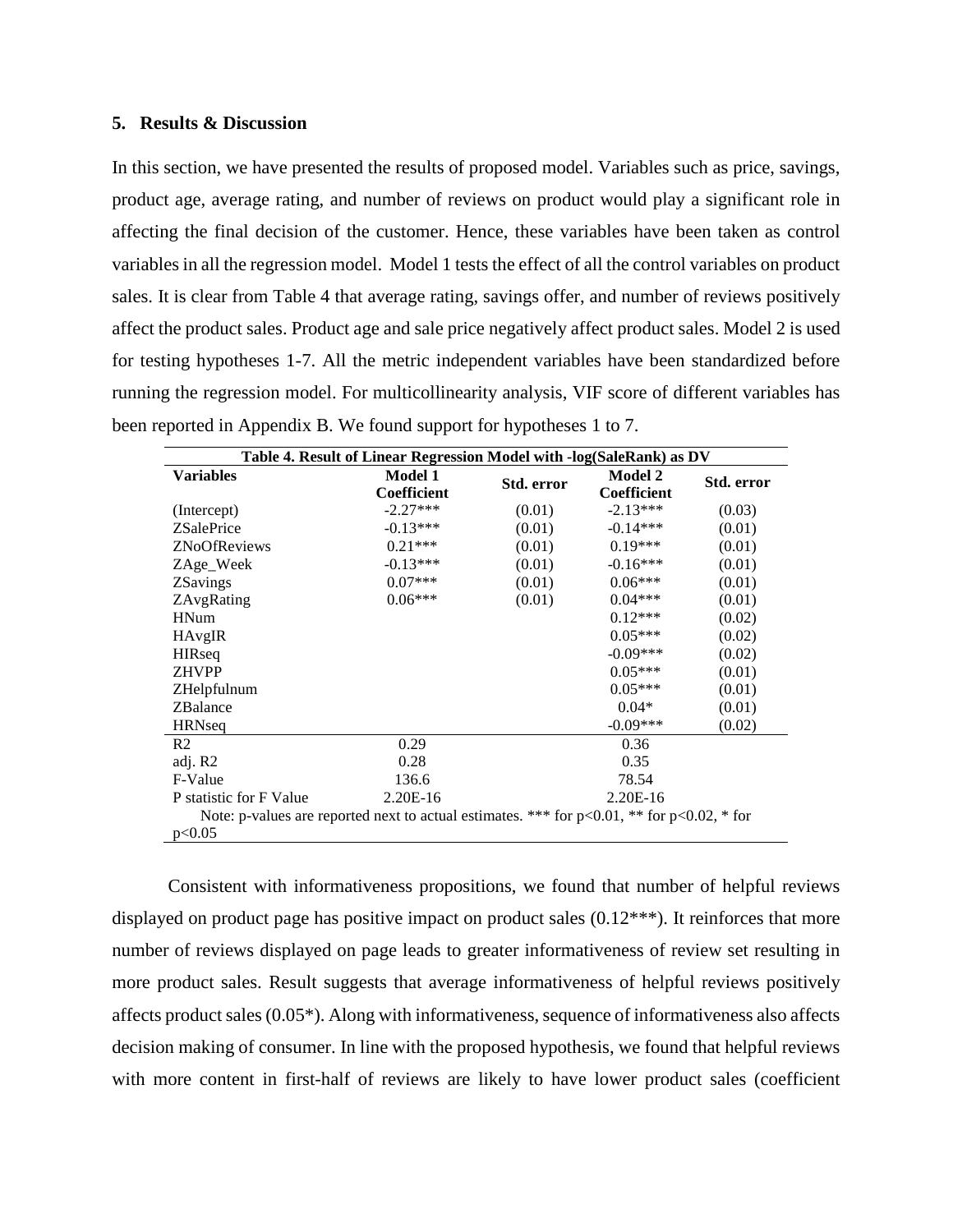$(HIRseq) = -0.09***$ ). It suggests that cognitive overload comes early for a review set with more information in initial reviews.

As proposed, percentage of verified purchase reviews (0.05\*\*) and helpful count of helpful reviews (0.05\*\*\*) positively affect the product sales. It suggests that persuasive characteristics such as source credibility and usefulness/popularity engender favourable attitude in consumer's mind. Amount of net positive reviews i.e. balance have positive impact on product sales  $(0.04***)$ . Thus amount of positive reviews with respect to negative reviews in review set creates favourable impression about product in consumer's mind. Sequence of negative reviews negatively affects the product sales (-0.09\*\*\*), suggesting that arrangement of negative reviews is likely to affect the consumer attitude about the product. When negative reviews are distributed more in the firsthalf of a review set, it conveys more negative impression and effect of negative review is more than the scenario when first-half has less negative reviews than second-half.

Thus, we got support for all the hypotheses proposed in this study. The analysis is based on data collected for 57 smartphones over 9 months. Summary of hypothesis supported in this study is given in Table 5. In the following section, we will discuss the theoretical and managerial implications of the results.

| S. No. | <b>Hypothesis</b>                                                           | Result    |
|--------|-----------------------------------------------------------------------------|-----------|
|        | Informativeness (HNum) $\rightarrow$ Product Sales                          | Supported |
| 2      | Average Informativeness per review ( $HAvgIR$ ) $\rightarrow$ Product Sales | Supported |
| 3      | Sequence of Informativeness (HIRseq) $\rightarrow$ Product Sales            | Supported |
| 4      | Source Credibility (HVPP) $\rightarrow$ Product Sales                       | Supported |
|        | Usefulness of Helpful reviews (Helpfulnum) $\rightarrow$ Product Sales      | Supported |
| 6      | Valence of Helpful reviews (NET) $\rightarrow$ Product Sales                | Supported |
| $\tau$ | Sequence of Negative reviews (HRNseq) $\rightarrow$ Product Sales           | Supported |

Table 5. Hypotheses Summary Table

## **6. Implications for Theory and Practice**

There are several key contributions of this study. While previous studies have largely focused on summary statistics of online reviews (Chen, Dhanasobhon, & Smith, 2008; Chong et al., 2016; Cui et al., 2012; Dhar & Chang, 2009), there exist scant studies that have explored the role review sequence with respect to valence and content on product sales. Among the few, Purnawirawan (2014) has explored the role reviews sequence on consumer's impression about a product using consumer survey method. This study examines the effect of review sequence using real-world sales data from popular e-commerce platform. It also provides clarity on how message sequence influences consumer's decisions in online environment. As far as the online environment is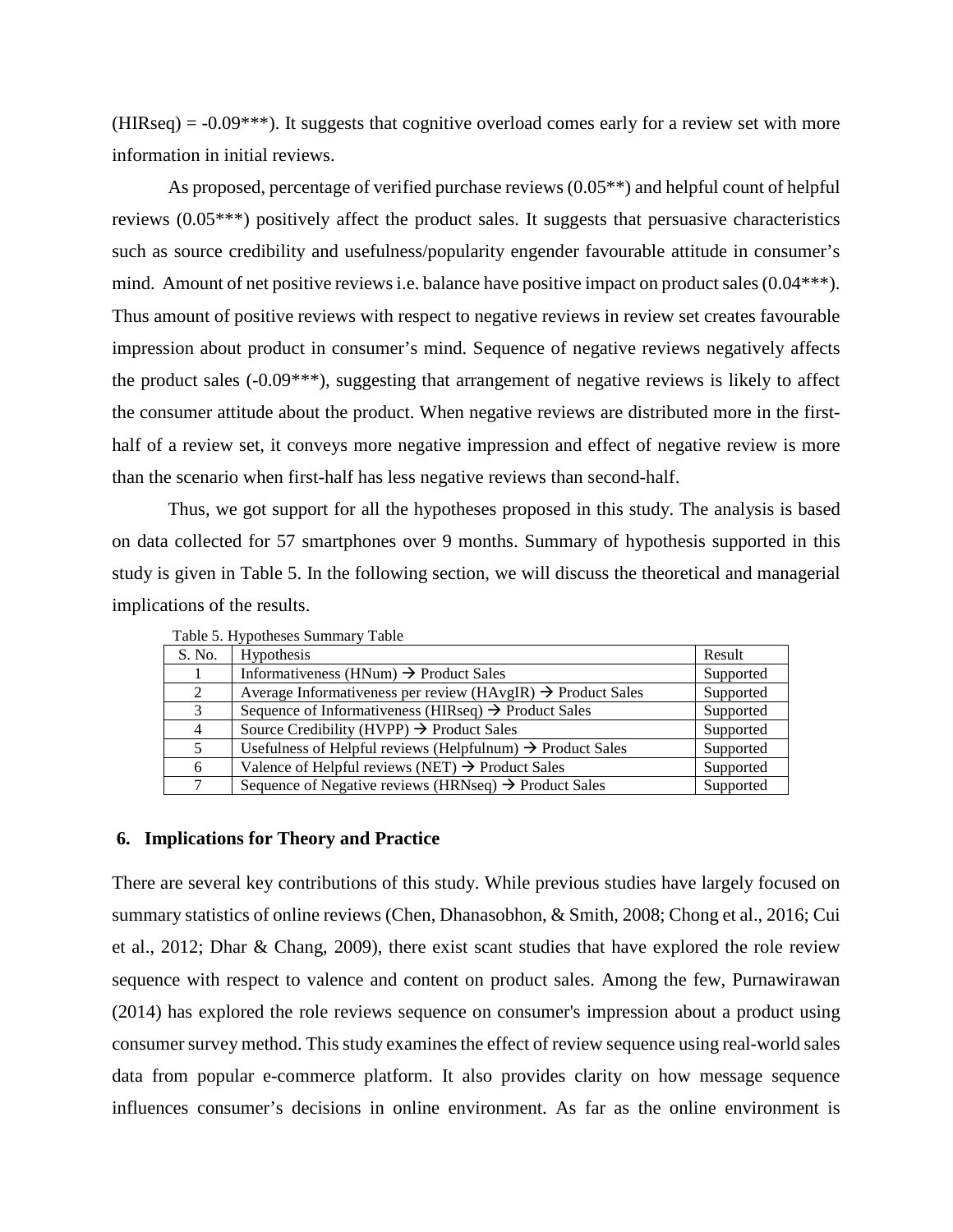concerned, there are mixed results about the effect of message sequence on the final judgment of customer. Regarding the length of review, Chevalier & Mayzlin (2006) found both positive and negative influence of review length on product sales. Along with review summary statistics, our model analyses the effect of review sequence and review informativeness on product sales using amazon.in the platform. We have proposed and tested models to examine the effect of various review characteristics and review sequence on product sales. This work also contributes to message order research by examining the position effect of negative information. We found that for negative reviews, primacy effect prevails. This finding is in line with previous studies related message sequence and confirms to the argument that primacy effect prevails for negative information (Haugtvedt & Wegener,1994; Murphy et al., 2006). Negative reviews create more unfavourable impressions given that there are more reviews in starting of the review set. This work also clarifies the role of review length in online purchase using cognitive overload theory. Rather than length, we theorized upon the concept of informativeness to examine the effect of review length on product sales. It is found that more number of helpful reviews displayed on product page conveys more information about the product to customers. We also find any significant effect of average length of helpful reviews on product length. It suggests that rather both amount and variety of content (supporting various recommendations about the product) is what helps the user in decision making. Sequence of helpful reviews has an impact on decision making by consumer such that review set with more information in initial reviews generates cognitive overload early, resulting in lower product sales. It is advisable to put lengthy reviews in the later part of helpful reviews.

Our research findings show that helpful reviews and review sequence available on product page do have a significant impact on product sales. Our research has several implications for practitioners and managers at e-commerce platforms. Findings in this study would help the content designers to effectively organize the review content on product page. It would help the content managers to organize the helpful reviews on the product page with decision parameters such as review valence, sequence, popularity, credibility, and number. Displaying popular and credible reviews would help the product to garner more sales. Net positive reviews also engender favourable impression in consumer's mind. Position of negative reviews enhances or suppresses the effect of negative reviews. Our study suggests that impact of negative reviews is enhanced when there are more negative reviews in initial part of review set. Thus, negative reviews should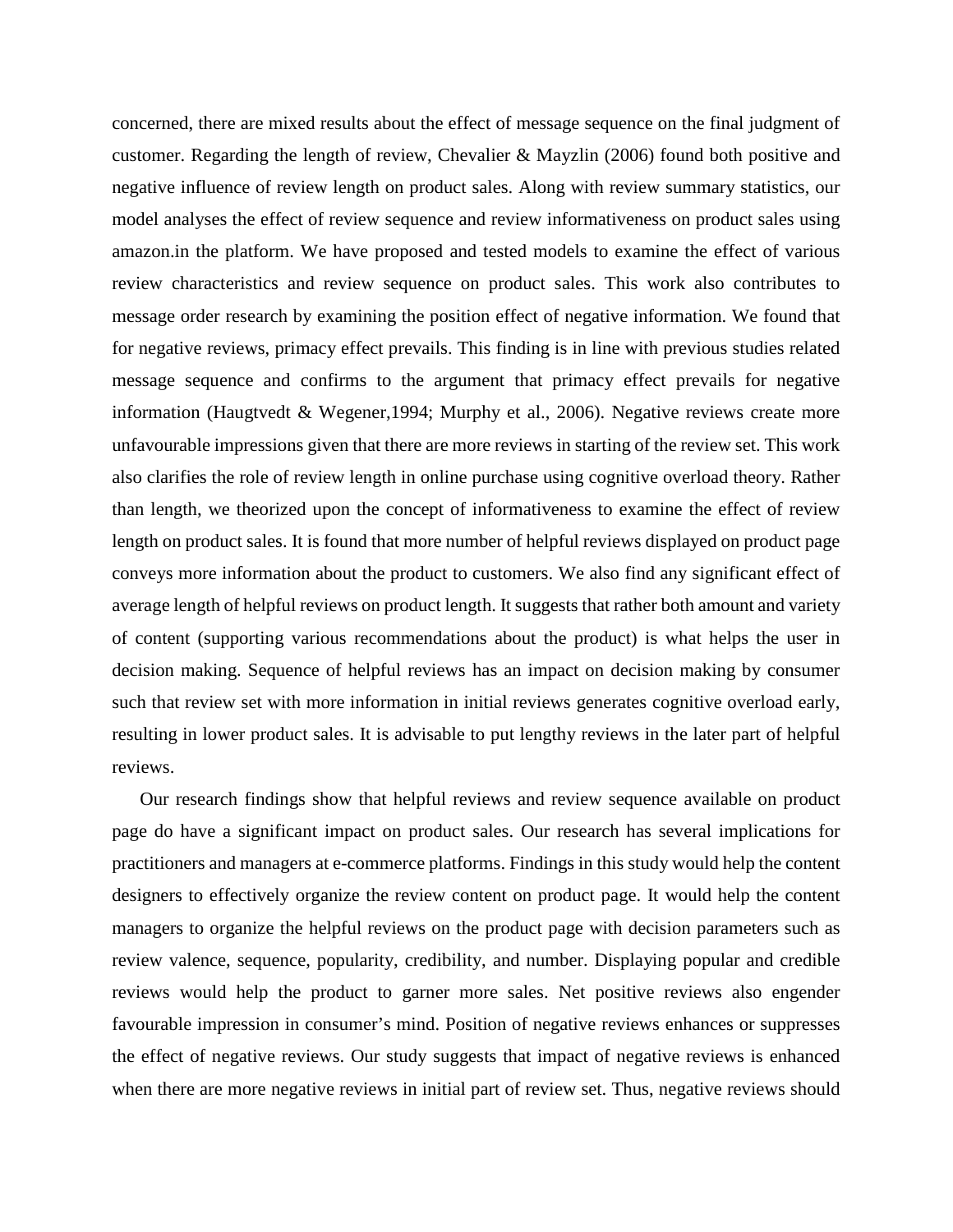be arranged such that there are less negative reviews in first-half than second-half. Displaying more number of helpful reviews helps in decision making by brining variety of information to customers. Our study explains various decision variables and their effect on product sales that would help e-commerce platforms to optimally organize the content on the product page. Helpful reviews should be organized such that reviews in first-half contains less information than reviews in second-half to postpone the arousal of cognitive overload in consumer's mind.

## **7. Conclusion**

This study brings useful insights about the effect of helpful reviews on product sales. We have critically examined the sequence of reviews and other review characteristics with respect to its impact on sales. In this work, an exhaustive model depicting the relationship between various characteristics of helpful reviews and product sales has been built. It includes various dimensions of helpful reviews, volume, balance, informativeness, and sequence. The study contributes to e-WOM literature by examining the effect of informativeness and sequence of helpful reviews given on product page. Along with traditional review metrics, the effect of new metrics such as valence sequence and informativeness sequence has been explored. The study has captured various features of helpful reviews to test various hypotheses proposed in our study. In line with previous studies (e.g. Cui et al., 2012), this study also confirms the positive affect of balance of reviews on product sales. It has been found that volume is more influential than balance. Previous studies have also found the most prominent effect of volume of reviews on product sales (Davis & Khazanchi, 2008). It suggests that larger number of reviews presents the reliability of the product and engender trust among user (Chong et al., 2016). Larger number of helpful reviews also conveys more information about the product to customer. Source credibility and reviews popularity/usefulness play a very important role in product sales. As proposed, it has been found that net positive reviews in helpful reviews positively affect the product sales. This study makes a significant contribution to resolving the controversy about the role of length of reviews. Some studies found the negative impact of length on product sales, while other argued for the positive effect of it product favourability. We approach this phenomenon with informativeness perspective and found that both information content (average length of reviews) and variety of information in helpful reviews (number of reviews) affect the perceived informativeness and product sales. However,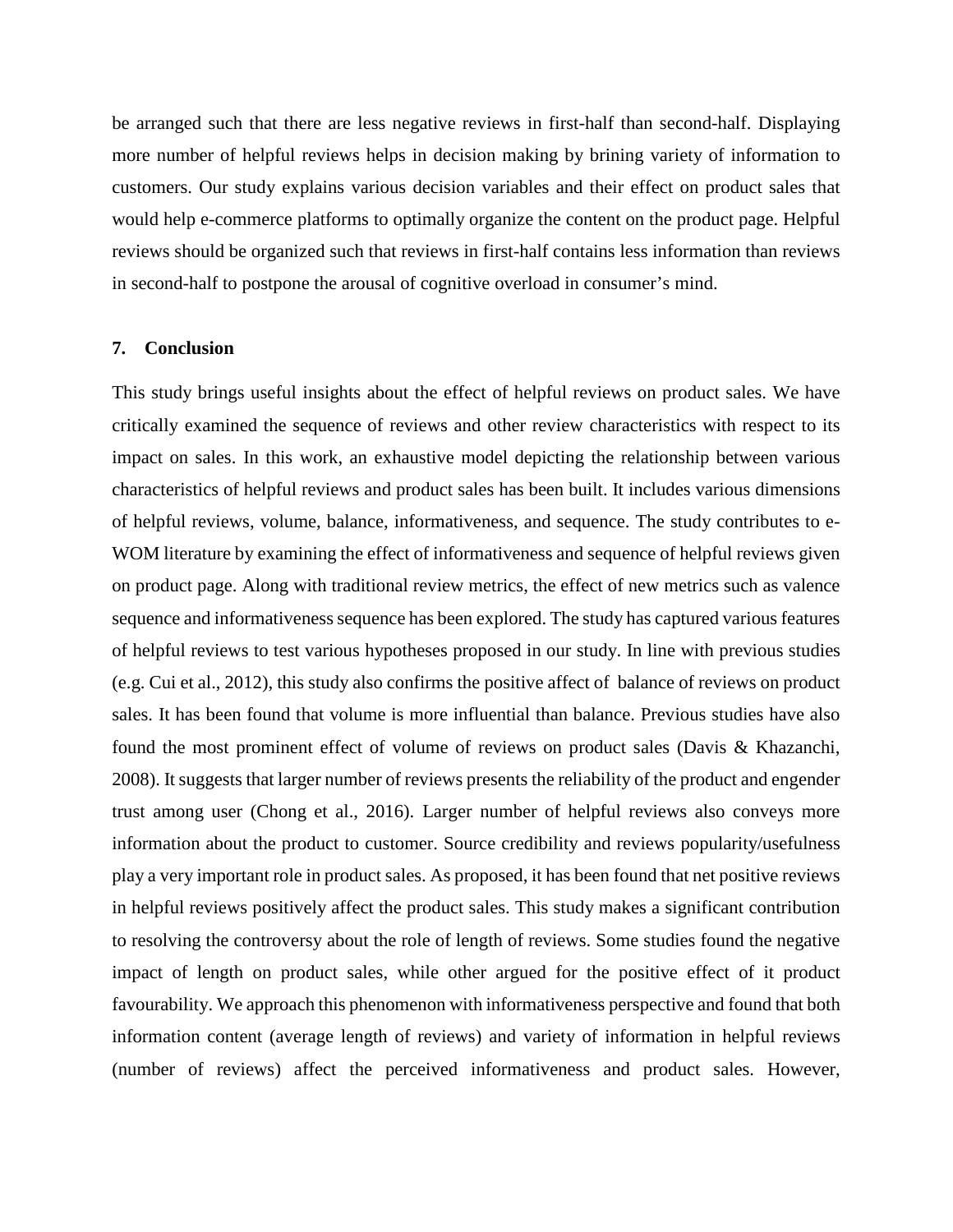arrangement of information in review set may affect the arousal of cognitive overload. More information in initial reviews may lead to early arrival of cognitive overload.

We also analysed the impact of the sequence of reviews on product sales. Previous studies on online environment suggested the prevalence of primacy effect in the influence of message order on purchase intention. Considering psychological studies, we proposed that people give more importance to negative information. In a case of high relevance messages, primacy effect may be more prominent. As per the proposed hypothesis, we found that negative reviews have primacy effect. Products that have more negative reviews in first-half of helpful reviews would lead to have lower product sales.

This study has few limitations from dataset and methodology perspective. At amazon.in platform, we could not get sufficient items through other electronics products. So we restricted our focus to mobile products. Future studies may compare the effect of these review features across various product categories. Other than this, our results are valid for across the products comparison. These results may not be valid for predicting the sales of a product across the time. We have also not examined the effect of review features on product sales at individual product level rather focused on the phenomena at the aggregate level. In future work, these limitations can be addressed. Moreover, this study has only examined the helpful reviews on the products' sales on Amazon website, but not linked with the consumers' attitude and adoption behavior of such websites using technology adoption models (Alalwan et al., 2015, 2016, 2017, 2018; Alryalat et al., 2015; Dwivedi et al., 2017a, 2017b; Rana and Dwivedi, 2015, 2016; Rana et al., 2016, 2017). The future research could explore the electronic production adoption from the Amazon website.

## **References**

- Alalwan, A.A., Dwivedi, Y.K. & Rana, N.P.\*, Algharabat, R.S. (2018). Examining Factors Influencing Jordanian Customers' Intentions and Adoption of Internet Banking: Extending UTAUT2 with Risk. Journal of Retailing and Consumer Services, 40, 125-138.
- Alalwan, A.A., Dwivedi, Y.K., & Rana, N.P. (2017). Factors Influencing Adoption of Mobile Banking by Jordanian Bank Customers: Extending UTAUT2 with Trust. International Journal of Information & Management, 37(3), 99-110.
- Alalwan, A.A., Dwivedi, Y.K., Rana, N.P., & Williams, M.D. (2016). Consumer adoption of mobile banking in Jordan: Examining the role of usefulness, ease of use, perceived risk and self-efficacy. Journal of Enterprise Information Management, 29(1), 118-139.
- Alalwan, A.A., Dwivedi, Y.K., Rana, N.P., Lal, B., & Williams, M.D. (2015). Consumer Adoption of Internet Banking in Jordan: Examining the Role of Hedonic Motivation, Habit, Self-Efficacy and Trust. Journal of Financial Services Management, 20(2), 145-157.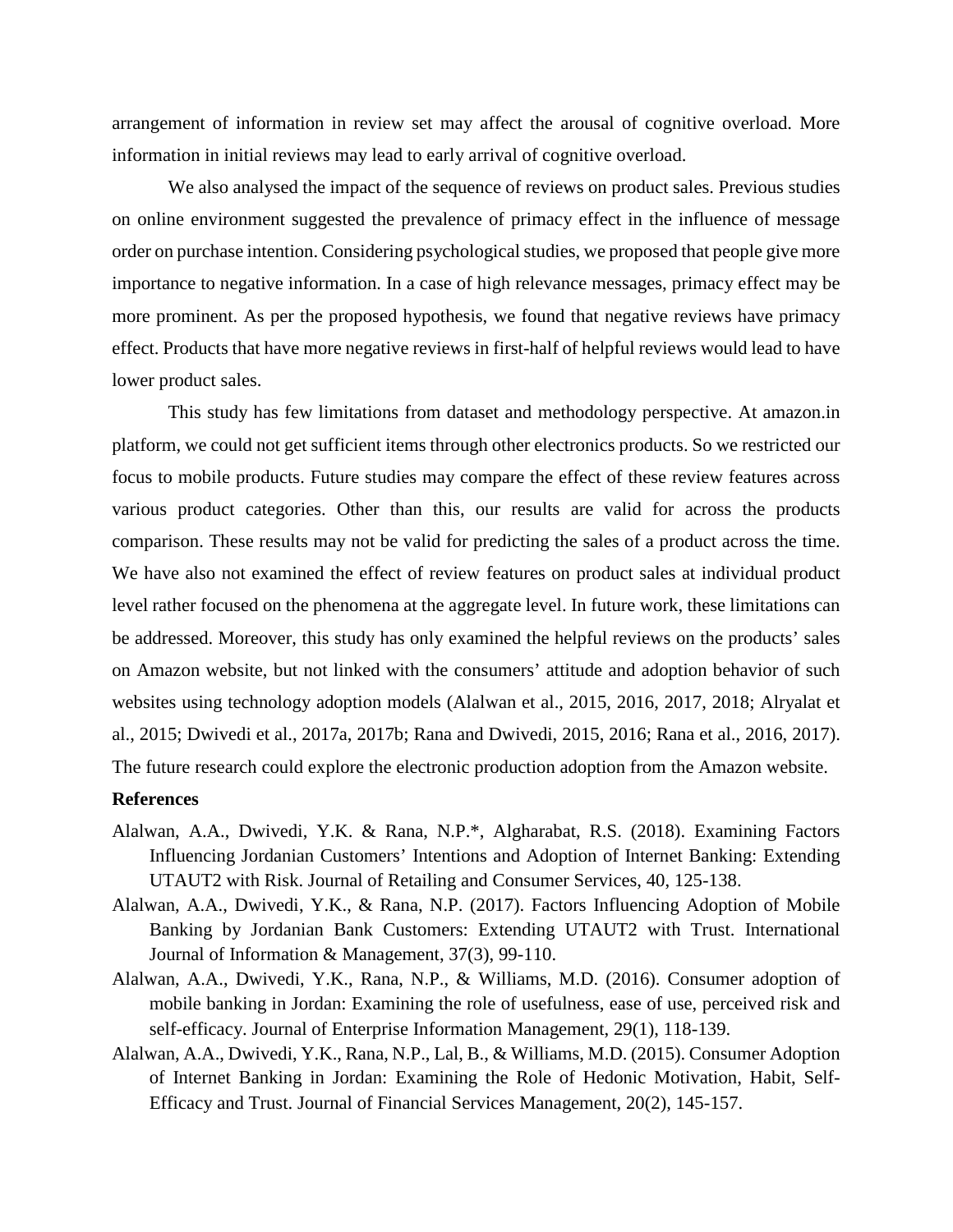- Alryalat, M., Rana, N.P., & Dwivedi, Y.K. (2015). Citizen's adoption of an e-government system: Validating the extended theory of reasoned action (TRA). International Journal of Electronic Government Research, 11(4), 1-23.
- Buda, R., & Zhang, Y. (2000). Consumer product evaluation: the interactive effect of message framing, presentation order, and source credibility. *Journal of Product & Brand Management*, *9*(4), 229–242. http://doi.org/10.1108/10610420010344022.
- Carlson, K. a, & Russo, J. E. (2001). Biased interpretation of evidence by mock jurors. *Journal of Experimental Psychology: Applied*, *7*(2), 91–103. http://doi.org/10.1037/1076-898X.7.2.91
- Chen, P., Dhanasobhon, S., & Smith, M. D. (2008). All Reviews are Not Created Equal: The Disaggregate Impact of Reviews and Reviewers at Amazon.com. In *Heinz College Research* (pp. 1–32). http://doi.org/10.2139/ssrn.918083
- Chevalier, J., & Mayzlin, D. (2006). The effect of word of mouth on sales: Online book reviews. *Journal of Marketing Research*, *43*(3), 345–354.
- Chintagunta, P. (2010). The effects of online user reviews on movie box office performance: Accounting for sequential rollout and aggregation across local markets. *Marketing Science*, *29*(5), 944–957.
- Chong, A., Li, B., Ngai, E., & Ch'ng, E. (2016). Predicting online product sales via online reviews, sentiments, and promotion strategies: A big data architecture and neural network approach. *International Journal of Operations & Production Management*, *36*(4), 358–383.
- Clemons, E. K., Gao, G. G., & Hitt, L. M. (2006). When Online Reviews Meet A Study of the Hyperdifferentiation : Craft Beer Industry. *Journal of Management Information Systems*, *23*(2), 149–171. http://doi.org/10.2753/MIS0742-1222230207
- Cui, G., Lui, H.-K., & Guo, X. (2012). The Effect of Online Consumer Reviews on New Product Sales. *International Journal of Electronic Commerce*, *17*(1), 39–58. http://doi.org/10.2753/JEC1086-4415170102
- Davis, A., & Khazanchi, D. (2008). An Empirical Study of Online Word of Mouth as a Predictor for Multi-product Category e-Commerce SalesAn Empirical Study of Online Word of Mouth as a Predictor for Multi-product Category e-Commerce Sales. *Electronic Markets*, *18*(2), 130–141. http://doi.org/10.1080/10196780802044776
- De Maeyer, P. (2012). Impact of online consumer reviews on sales and price strategies: a review and directions for future research. *Journal of Product & Brand Management*, *21*(2), 132–139. http://doi.org/10.1108/10610421211215599
- Dellarocas, C. N., Awad, N., & Zhang, X. (Michael). (2004). Using Online Reviews as a Proxy of Word-of-Mouth for Motion Picture Revenue Forecasting. *SSRN Electronic Journal*. http://doi.org/10.2139/ssrn.620821
- Dhar, V., & Chang, E. A. (2009). Does Chatter Matter? The Impact of User-Generated Content on Music Sales. *Journal of Interactive Marketing*, *23*(4), 300–307. http://doi.org/10.1016/j.intmar.2009.07.004
- Dixit, S., Badgaiyan, A. J., & Khare, A. (2017). An integrated model for predicting consumer's intention to write online reviews. *Journal of Retailing and Consumer Services*, DOI: [10.1016/j.jretconser.2017.10.001](https://doi.org/10.1016/j.jretconser.2017.10.001).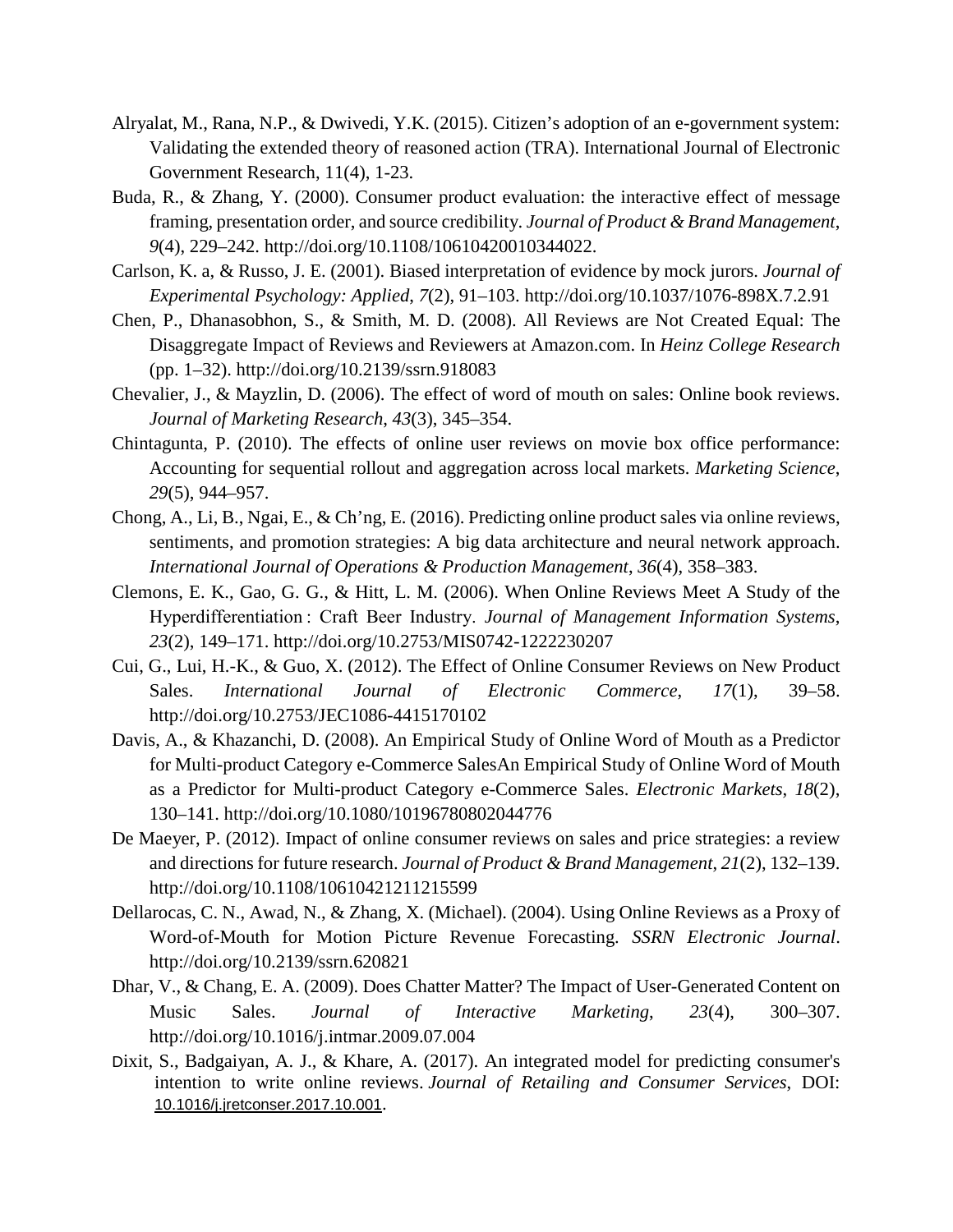- Duan, W., Gu, B., & Whinston, a. (2008a). The dynamics of online word-of-mouth and product sales—An empirical investigation of the movie industry. *Journal of Retailing*, *84*(2), 233– 242. http://doi.org/10.1016/j.jretai.2008.04.005
- Duan, W., Gu, B., & Whinston, A. (2008b). Do online reviews matter?—An empirical investigation of panel data. *Decision Support Systems*, *45*(4), 1007–1016.
- Dwivedi, Y.K., Rana, N.P., and Janssen, M., Lal, B., Williams, M.D., & Clement, M. (2017). An Empirical Validation of a Unified Model of Electronic Government Adoption (UMEGA). Government Information Quarterly, 34(2), 211-230.
- Dwivedi, Y.K., Rana, N.P., Jeyaraj, A., Clement, M., & Williams, M.D. (2017). Re-examining the Unified Theory of Acceptance and Use of Technology (UTAUT): Towards a Revised Theoretical Model. Information Systems Frontiers, DOI: 10.1007/s10796-017-9774-y.
- Flanagin, A. J., & Metzger, M. J. (2013). Trusting expert versus user-generated ratings online: The role of information volume, valence, and consumer characteristics. *Computers in Human Behavior*, *29*(4), 1626–1634. http://doi.org/10.1016/j.chb.2013.02.001
- Forman, C., & Ghose, A. (2008). Examining the relationship between reviews and sales: The role of reviewer identity disclosure in electronic markets. *Information Systems Research* , *19*(3), 291–313.
- Ghose, A., & Ipeirotis, P. G. (2010). Estimating the Helpfulness and Economic Impact of Product Reviews. *Ieee Transactions on Knowledge and Data Engineering*, *23*(10), 1498–1512. http://doi.org/10.1109/TKDE.2010.188
- Haugtvedt, C. P., & Wegener, D. T. (1994). Message Order Effects in Persuasion: An Attitude Strength Perspective. *Journal of Consumer Research*, *21*(1), 205–218. http://doi.org/10.1086/209393
- Hiltz, S. R., & Turoff, M. (1985). Structuring Computer-Mediated Communication Systems To Avoid Information Overload. *Communications of the ACM*, *28*(7), 680–689. http://doi.org/10.1145/3894.3895
- Hogarth, R., & Einhorn, H. (1992). Order effects in belief updating: the belief-adjusting model. *Cognitive Psychology*, *24*(1), 1–55.
- Hu, N., Koh, N. S., & Reddy, S. K. (2014). Ratings lead you to the product, reviews help you clinch it? The mediating role of online review sentiments on product sales. *Decision Support Systems*, *57*, 42–53. http://doi.org/10.1016/j.dss.2013.07.009
- Hu, N., Liu, L., & Zhang, J. J. (2008). Do online reviews affect product sales? The role of reviewer characteristics and temporal effects. *Information Technology and Management*, *9*(3), 201– 214. http://doi.org/10.1007/s10799-008-0041-2
- Jones, Q., Ravid, G., & Rafaeli, S. (2004). Information Overload and the Message Dynamics of Online Exploration Information Overload and the Message Dynamics of Online Interaction Spaces : A Theoretical Model and Empirical Exploration. *Information Systems Research*, *15*(2), 194–210. http://doi.org/10.1287/isre.1040.0023
- Jones, Q., Ravid, G., & Rafaeli, S. (2004). Information overload and the message dynamics of online interaction spaces: A theoretical model and empirical exploration. *Information Systems*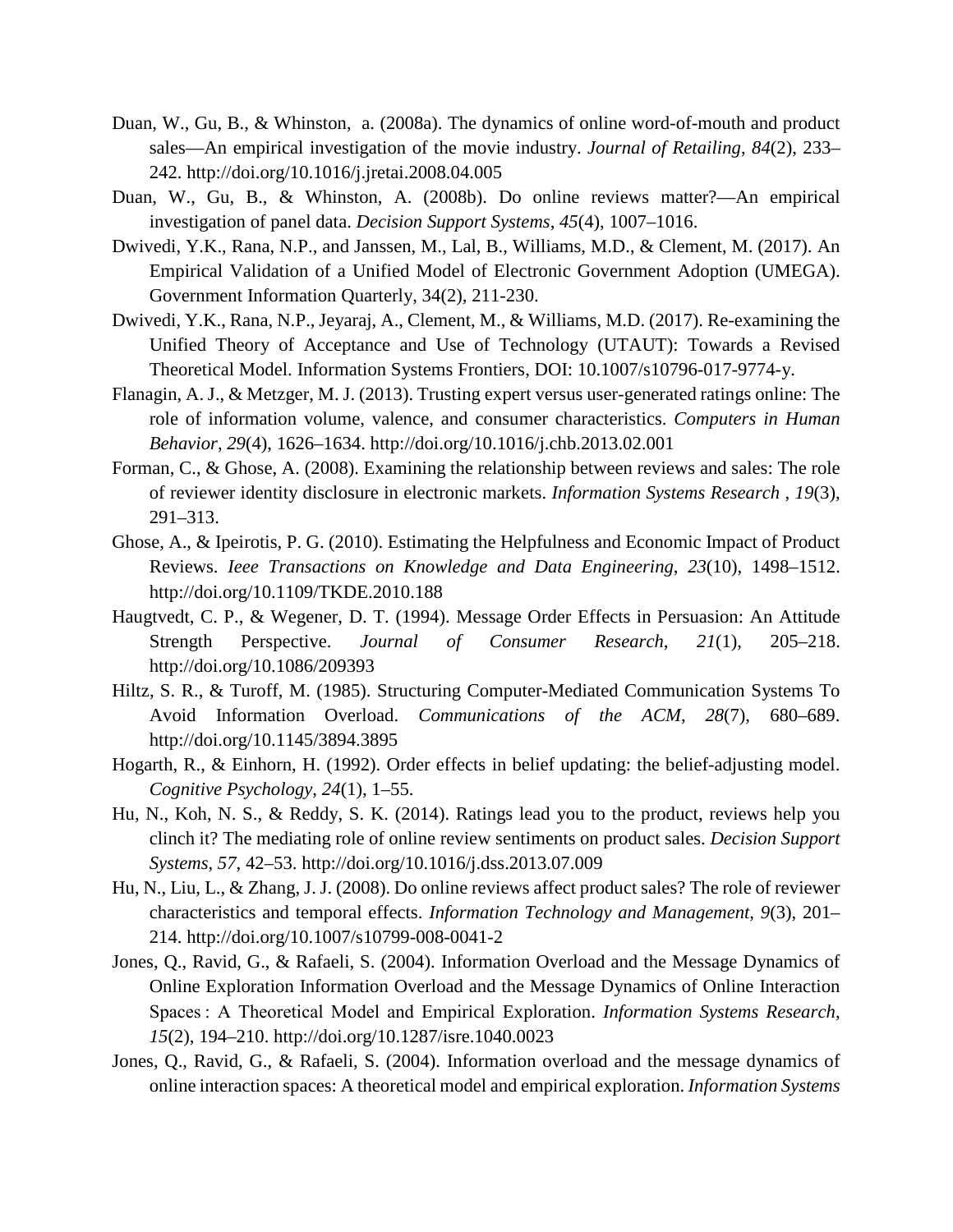*Research*, *15*(2), 194–210.

- Jones, Q., Ravid, G., & Rafaeli, S. (2010). Information Overload and the Message Dynamics of Online Interaction Spaces: A Theoretical Model and Empirical Exploration. *IEEE Engineering Management Review*.
- Kirsh, D. (2000). *A few thoughts on cognitive overload*. *Intellectica*. http://doi.org/10.1128/AAC.03728-14
- Krosnick, J. A., & Alwin, D. F. (1987). An Evaluation of a Cognitive theory of response order effects in survey measurement. *Public Opinion Quarterly*, *51*(2), 201–219. http://doi.org/10.1086/269029
- Lee, E., & Shin, S. (2014). When do consumers buy online product reviews? Effects of review quality, product type, and reviewer's photo. *Computers in Human Behavior*, *31*, 356–366.
- Li, M., Kankanhalli, A., & Kim, S. H. (2016). Which ideas are more likely to be implemented in online user innovation communities? An empirical analysis. *Decision Support Systems*, *84*, 28–40. http://doi.org/10.1016/j.dss.2016.01.004.
- Liu, Y. (2006). Word of mouth for movies: Its dynamics and impact on box office revenue. *Journal of Marketing*, *70*(3), 74–89.
- Liu, Z., & Park, S. (2015). What makes a useful online review? Implication for travel product websites. *Tourism Management*, *47*, 140–151. http://doi.org/10.1016/j.tourman.2014.09.020
- Malhotra, N. (1984). Reflections on the information overload paradigm in consumer decision making. *Journal of Consumer Research*, *10*(4), 436–440.
- Mollet, G., & Harrison, D. (2007). Affective verbal learning in hostility: An increased primacy effect and bias for negative emotional material. *Archives of Clinical Neuropsychology*, *22*(1), 53–61.
- Mudambi, S. M., & Schuff, D. (2010). What makes a helpful review? A study of customer reviews on Amazon. com. *MIS Quarterly*, *34*(1), 185–200.
- Murphy, J., Hofacker, C., & Mizerski, R. (2006). Primacy and Recency Effects on Clicking Behavior. *Journal of Computer-Mediated Communication*, *11*(2), 522–535. http://doi.org/10.1111/j.1083-6101.2006.00025.x
- Park, D., & Lee, J. (2009). eWOM overload and its effect on consumer behavioral intention depending on consumer involvement. *Electronic Commerce Research and Applications*, *7*(4), 386–398.
- Petty, R., & Cacioppo, J. (2012). *Communication and persuasion: Central and peripheral routes to attitude change*.
- Plotkina, D., & Munzel, A. (2016). Delight the experts, but never dissatisfy your customers! A multi-category study on the effects of online review source on intention to buy a new product. *Journal of Retailing and Consumer Services*, 29, 1-11.
- Purnawirawan, N. (2014). Expert Reviewers Beware ! The Effects of Review Set Balance, Review Source and Review Content On Consumer Responses to Online Reviews. *Journal of Electronic Commerce Research*, *15*(3), 162.
- Purnawirawan, N., De Pelsmacker, P., & Dens, N. (2012). Balance and Sequence in Online Reviews: How Perceived Usefulness Affects Attitudes and Intentions. *Journal of Interactive*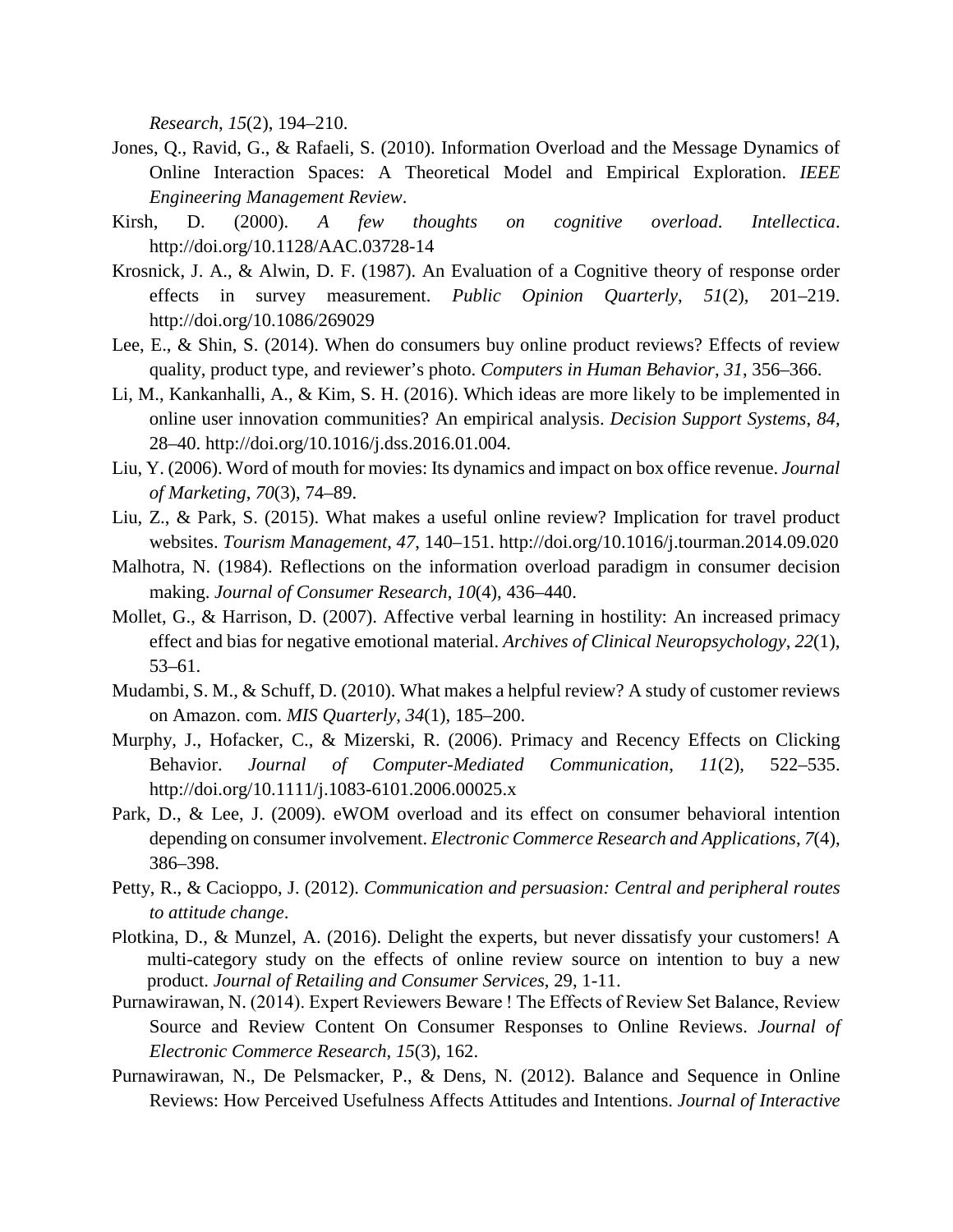*Marketing*, *26*(4), 244–255. http://doi.org/10.1016/j.intmar.2012.04.002

- Purnawirawan, N., Dens, N., & De Pelsmacker, P. (2012). Balance and Sequence in Online Reviews: The Wrap Effect. *International Journal of Electronic Commerce*, *17*(2), 71–98. http://doi.org/10.2753/JEC1086-4415170203.
- Rana, N.P., & Dwivedi, Y.K. (2015). Citizen's adoption of an e-government system: Validating extended social cognitive theory (SCT). Government Information Quarterly, 32(2), 172-181.
- Rana, N.P., & Dwivedi, Y.K. (2016). Using clickers in a Large Business Class: Examining Use Behavior and Satisfaction. Journal of Marketing Education, 38(1), 47-64.
- Rana, N.P., Dwivedi, Y.K., Lal, B., Williams, M.D., & Clement, M. (2017). Citizens' Adoption of an Electronic Government System: Toward a Unified View. Information Systems Frontiers, 19(3), 549-568.
- Rana, N.P., Dwivedi, Y.K., Williams, M.D., & Weerakkody, V. (2016). Adoption of Online Public Grievance Redressal System in India: Toward Developing a Unified View. Computers in Human Behavior, 59, 265-282.
- Roy, P.K., Singh, J.P., Baabdullah, A., Kizgin, H., & Rana, N.P. (2018). Identifying Reputation Collectors in Community Question Answering (CQA) sites: An Exploration of the Dark Side of Social Media. *International Journal of Information Management*, 42, 25-35.
- Salehan, M., & Kim, D. J. (2016). Predicting the performance of online consumer reviews: A sentiment mining approach to big data analytics. *Decision Support Systems*, *81*, 30–40. http://doi.org/10.1016/j.dss.2015.10.006.
- Saumya, S., Singh, J.P., Baabdullah, A., Rana, N.P. and Dwivedi, Y.K. (2018). Ranking Online Consumer Reviews: The Case of Amazon and Snapdeal. *Electronic Commerce Research and Applications*, 29, 78-89.
- Shelat, B., & Egger, F. N. (2002). What makes people trust online gambling sites? In *CHI '02 extended abstracts on Human factors in computing systems - CHI '02* (pp. 852–853). http://doi.org/10.1145/506443.506631
- Singh, J.P., Irani, S., Rana, N.P., Dwivedi, Y.K., Saumya, S., and Roy, P.K. (2017). Predicting the "helpfulness" of online consumer reviews. *Journal of Business Research*, 70, 346-355.
- Weisstein, F. L., Song, L., Andersen, P., & Zhu, Y. (2017). Examining impacts of negative reviews and purchase goals on consumer purchase decision. *Journal of Retailing and Consumer Services*, 39, 201-207.
- Zhao, X. (1997). Clutter and serial order redefined and retested. *Journal of Advertising Research*, *37*(5), 57–74.
- Zhu, F., & Zhang, X. (2010). Impact of Online Consumer Reviews on Sales : The Moderating Role of Product and Consumer Characteristics. *Journal of Marketing*, *74*(2), 133–148.

| Appendix A. Result of Robust Regression Model with -log(SaleRank) as DV |                    |            |                    |            |
|-------------------------------------------------------------------------|--------------------|------------|--------------------|------------|
| <b>Variables</b>                                                        | Model 1R           |            | Model 2R           |            |
|                                                                         | <b>Coefficient</b> | Std. error | <b>Coefficient</b> | Std. error |
| (Intercept)                                                             | $(-2.26)$ ***      | 0.01       | $(-2.13)$ ***      | 0.03       |
| <b>ZSalePrice</b>                                                       | $(-0.13)$ ***      | 0.01       | $(-0.14)$ ***      | 0.01       |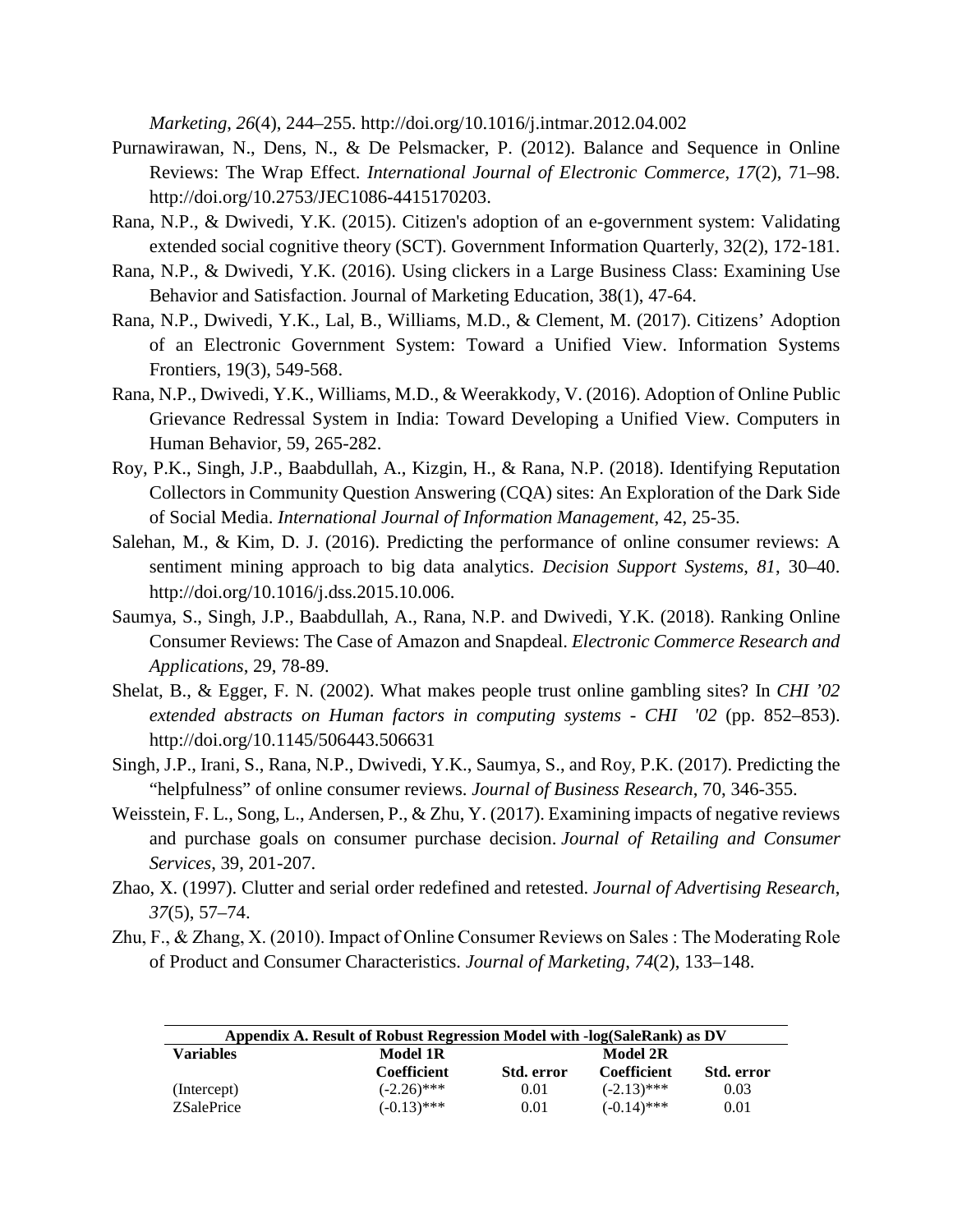| <b>ZNoOfReviews</b> | $0.23***$     | 0.01 | $0.19***$     | 0.01 |
|---------------------|---------------|------|---------------|------|
| ZAge_Week           | $(-0.12)$ *** | 0.01 | $(-0.16)$ *** | 0.01 |
| <b>ZSavings</b>     | $0.07***$     | 0.01 | $0.06***$     | 0.01 |
| ZAvgRating          | $0.06***$     | 0.01 | $0.04**$      | 0.01 |
| <b>HNum</b>         |               |      | $0.12***$     | 0.02 |
| <b>HAvgIR</b>       |               |      | $0.06*$       | 0.02 |
| <b>HIRseq</b>       |               |      | $(-0.09)$ *** | 0.02 |
| <b>ZHVPP</b>        |               |      | $0.06***$     | 0.01 |
| ZHelpfulnum         |               |      | $0.05***$     | 0.01 |
| <b>ZBalance</b>     |               |      | $0.04**$      | 0.01 |
| <b>HRNseq</b>       |               |      | $(-0.09)$ *** | 0.03 |
|                     |               |      |               |      |

| <b>Variable</b>     | <b>VIF</b> Score |
|---------------------|------------------|
| <b>ZSalePrice</b>   | 1.49             |
| <b>ZNoOfReviews</b> | 1.77             |
| ZAge_Week           | 1.29             |
| <b>ZSavings</b>     | 1.23             |
| ZAvgRating          | 1.73             |
| <b>HNum</b>         | 3.42             |
| <b>HAvgIR</b>       | 3.91             |
| <b>HIRseq</b>       | 1.05             |
| <b>ZHVPP</b>        | 1.23             |
| ZHelpfulnum         | 1.58             |
| <b>ZBalance</b>     | 1.89             |
| <b>HRNseq</b>       | 1.12             |

# **Appendix B: Robustness Checks and Specification Tests**

#### **B.1 Results for testing whether Number of reviews has unit root or not**

Null Hypothesis: NOR has a unit root Exogenous: Constant Lag Length: 0 (Automatic - based on SIC, maxlag=22)

|                                        |              | t-Statistic | Prob. $*$ |
|----------------------------------------|--------------|-------------|-----------|
| Augmented Dickey-Fuller test statistic |              | -7.569941   | 0.0000    |
| Test critical values:                  | 1% level     | -3.435449   |           |
|                                        | 5% level     | $-2.863679$ |           |
|                                        | $10\%$ level | $-2.567959$ |           |

\*MacKinnon (1996) one-sided p-values.

Augmented Dickey-Fuller Test Equation Dependent Variable: D(NOR) Method: Least Squares Date: 04/16/18 Time: 13:51 Sample (adjusted): 2 1234 Included observations: 1231 after adjustments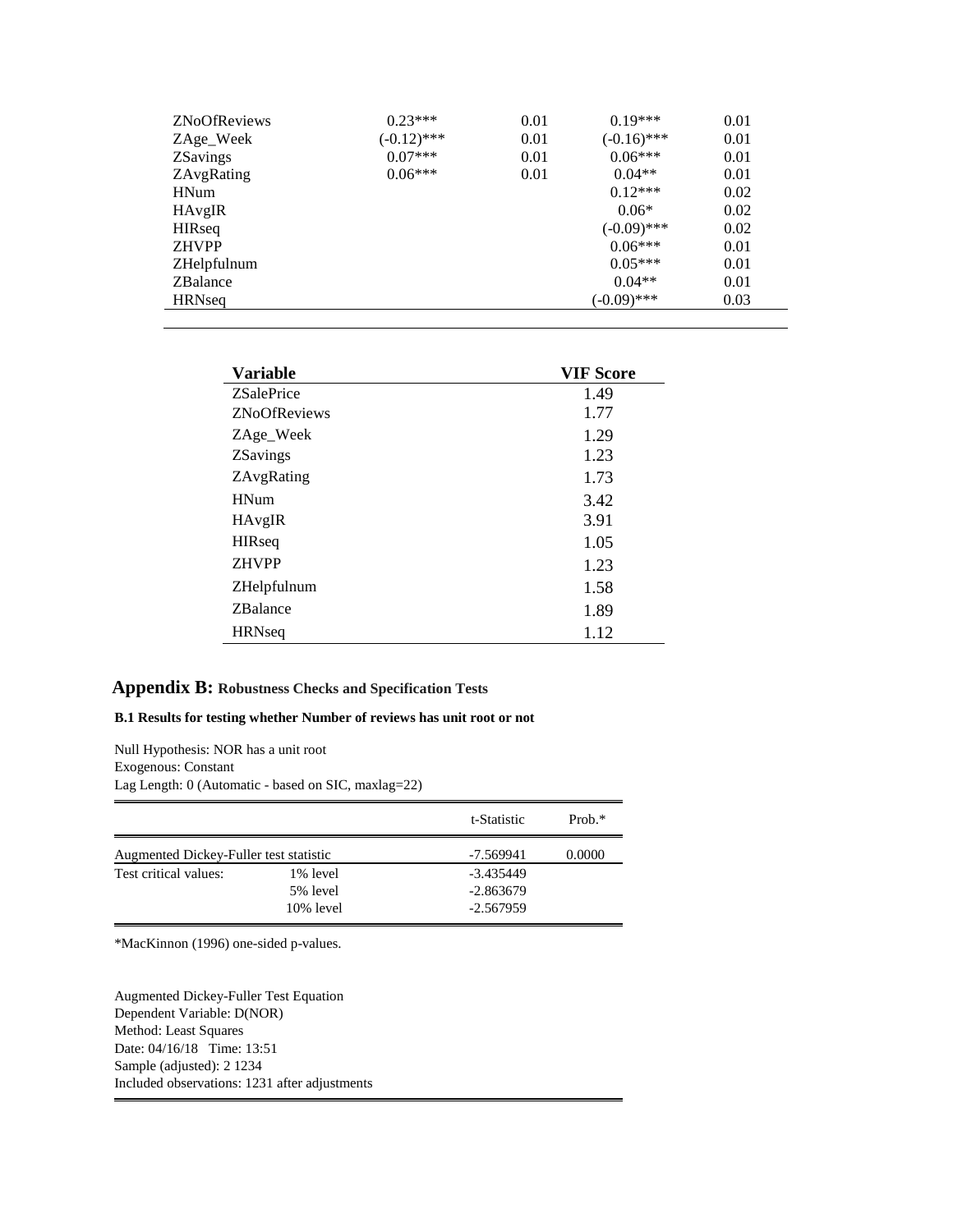| Variable           | Coefficient  | Std. Error            | t-Statistic | Prob.       |
|--------------------|--------------|-----------------------|-------------|-------------|
| $NOR(-1)$          | $-0.047961$  | 0.006336              | $-7.569941$ | 0.0000      |
|                    | 9.993090     | 14.68025              | 0.680717    | 0.4962      |
| R-squared          | 0.044549     | Mean dependent var    |             | $-13.93095$ |
| Adjusted R-squared | 0.043772     | S.D. dependent var    |             | 514.3717    |
| S.E. of regression | 502.9882     | Akaike info criterion |             | 15.28063    |
| Sum squared resid  | $3.11E + 08$ | Schwarz criterion     |             | 15.28895    |
| Log likelihood     | $-9403.230$  | Hannan-Ouinn criter   |             | 15.28376    |
| F-statistic        | 57.30401     | Durbin-Watson stat    |             | 2.000710    |
| Prob (F-statistic) | 0.000000     |                       |             |             |

Null Hypothesis: D(NOR) has a unit root Exogenous: Constant Lag Length: 0 (Automatic - based on SIC, maxlag=22)

|                                                                                                         |  | t-Statistic | $Prob.*$ |
|---------------------------------------------------------------------------------------------------------|--|-------------|----------|
| Augmented Dickey-Fuller test statistic<br>Test critical values:<br>1% level<br>5% level<br>$10\%$ level |  | -35.09606   | 0.0000   |
|                                                                                                         |  | $-3.435458$ |          |
|                                                                                                         |  | $-2.863683$ |          |
|                                                                                                         |  | $-2.567961$ |          |

\*MacKinnon (1996) one-sided p-values.

Augmented Dickey-Fuller Test Equation Dependent Variable: D(NOR,2) Method: Least Squares Date: 04/16/18 Time: 14:01 Sample (adjusted): 3 1234 Included observations: 1229 after adjustments

| Variable           | Coefficient                | Std. Error            | t-Statistic                | Prob.            |
|--------------------|----------------------------|-----------------------|----------------------------|------------------|
| $D(NOR(-1))$       | $-1.001921$<br>$-14.01541$ | 0.028548<br>14.69562  | $-35.09606$<br>$-0.953713$ | 0.0000<br>0.3404 |
| R-squared          | 0.500963                   | Mean dependent var    |                            | $-0.034174$      |
| Adjusted R-squared | 0.500556                   | S.D. dependent var    | 728.7203                   |                  |
| S.E. of regression | 514.9966                   | Akaike info criterion |                            | 15.32782         |
| Sum squared resid  | $3.25E + 08$               | Schwarz criterion     |                            | 15.33615         |
| Log likelihood     | $-9416.948$                | Hannan-Quinn criter.  |                            | 15.33095         |
| F-statistic        | 1231.733                   | Durbin-Watson stat    |                            | 2.001637         |
| Prob (F-statistic) | 0.000000                   |                       |                            |                  |

# **B.2 Huber-White-Hinkley (HC1) test results for variable SALE**

Dependent Variable: SALE Method: Least Squares Date: 04/17/18 Time: 16:38 Sample: 1 1713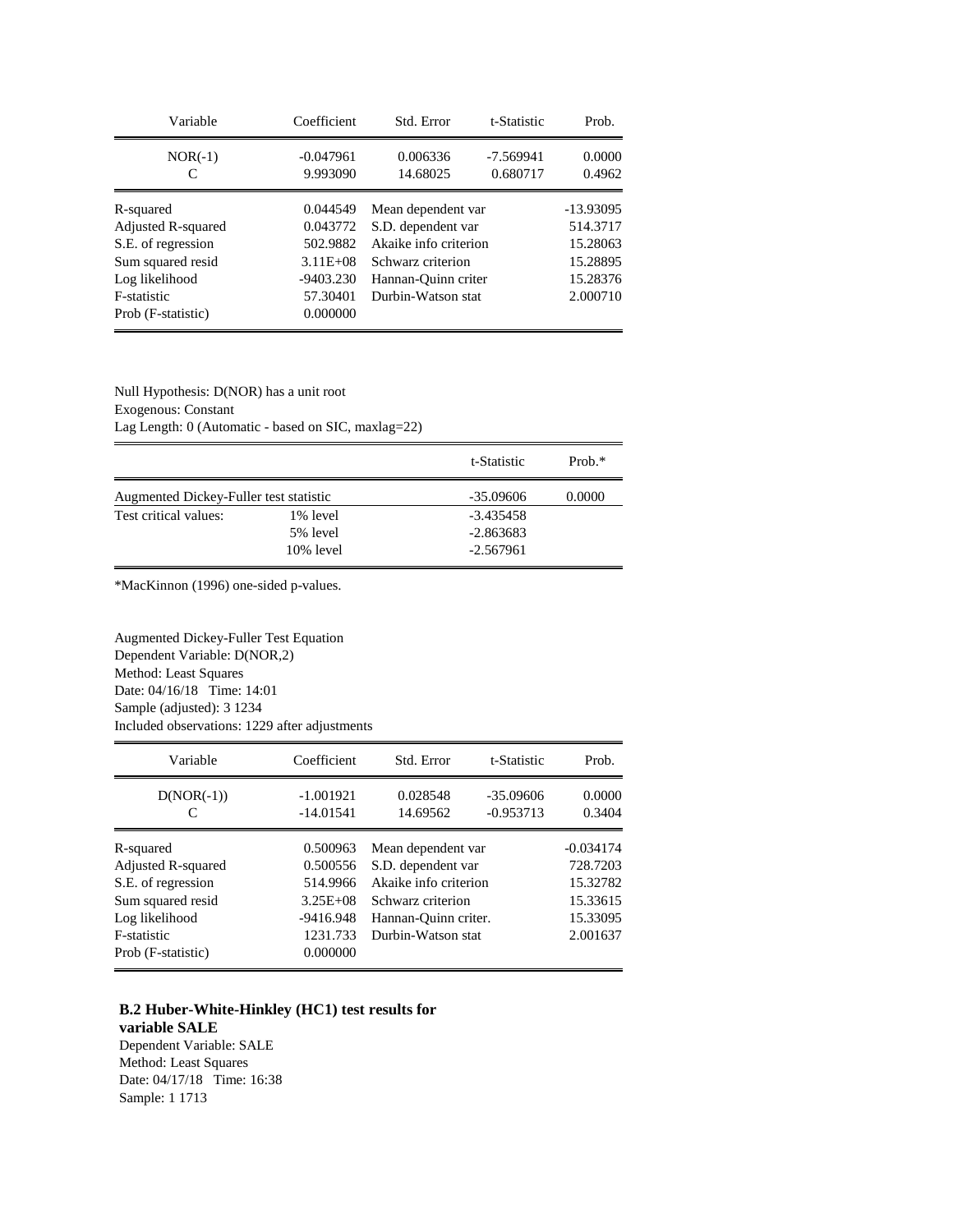Included observations: 1712

| Variable                  | Coefficient | Std. Error            | t-Statistic | Prob.       |
|---------------------------|-------------|-----------------------|-------------|-------------|
| C                         | $-2.128304$ | 0.027374              | $-77.75014$ | 0.0000      |
| <b>ZSALEPRICE</b>         | $-0.140920$ | 0.011570              | $-12.17976$ | 0.0000      |
| <b>ZNOOFREVIEWS</b>       | 0.190332    | 0.012638              | 15.05975    | 0.0000      |
| ZAGE_WEEK                 | $-0.161147$ | 0.010774              | $-14.95740$ | 0.0000      |
| <b>ZSAVINGS</b>           | 0.056040    | 0.010509              | 5.332660    | 0.0000      |
| ZAVGRATING                | 0.036751    | 0.012476              | 2.945775    | 0.0033      |
| <b>ZHVPP</b>              | 0.050264    | 0.010531              | 4.772852    | 0.0000      |
| ZHELPFULNUM               | 0.050204    | 0.011945              | 4.202942    | 0.0000      |
| ZBALANCE                  | 0.042614    | 0.013040              | 3.267829    | 0.0011      |
| <b>ZHNUM</b>              | 0.116387    | 0.017562              | 6.627105    | 0.0000      |
| <b>ZHAVGIR</b>            | 0.052305    | 0.018761              | 2.787976    | 0.0054      |
| <b>HRNSEQ</b>             | $-0.088117$ | 0.023689              | $-3.719805$ | 0.0002      |
| <b>HIRSEQ</b>             | $-0.092000$ | 0.022983              | $-4.002947$ | 0.0001      |
| R-squared                 | 0.356803    | Mean dependent var    |             | $-2.266315$ |
| <b>Adjusted R-squared</b> | 0.352260    | S.D. dependent var    |             | 0.487747    |
| S.E. of regression        | 0.392550    | Akaike info criterion |             | 0.975259    |
| Sum squared resid         | 261.8082    | Schwarz criterion     |             | 1.016608    |
| Log likelihood            | $-821.8213$ | Hannan-Quinn criter.  |             | 0.990561    |
| F-statistic               | 78.54113    | Durbin-Watson stat    | 0.417282    |             |
| Prob(F-statistic)         | 0.000000    |                       |             |             |

Dependent Variable: SALE Method: Least Squares Date: 04/17/18 Time: 16:56 Sample: 1 1713 Included observations: 1712 Huber-White-Hinkley (HC1) heteroskedasticity consistent standard errors and covariance

| Variable            | Coefficient | Std. Error            | t-Statistic | Prob.       |
|---------------------|-------------|-----------------------|-------------|-------------|
| C                   | $-2.128304$ | 0.025471              | $-83.55774$ | 0.0000      |
| <b>ZSALEPRICE</b>   | $-0.140920$ | 0.010455              | -13.47883   | 0.0000      |
| <b>ZNOOFREVIEWS</b> | 0.190332    | 0.015002              | 12.68697    | 0.0000      |
| ZAGE WEEK           | $-0.161147$ | 0.011583              | -13.91187   | 0.0000      |
| <b>ZSAVINGS</b>     | 0.056040    | 0.010562              | 5.305638    | 0.0000      |
| ZAVGRATING          | 0.036751    | 0.011293              | 3.254261    | 0.0012      |
| <b>ZHVPP</b>        | 0.050264    | 0.010695              | 4.699763    | 0.0000      |
| ZHELPFULNUM         | 0.050204    | 0.010721              | 4.683008    | 0.0000      |
| ZBALANCE            | 0.042614    | 0.012908              | 3.301433    | 0.0010      |
| <b>ZHNUM</b>        | 0.116387    | 0.019695              | 5.909603    | 0.0000      |
| <b>ZHAVGIR</b>      | 0.052305    | 0.020360              | 2.568988    | 0.0103      |
| <b>HRNSEQ</b>       | $-0.088117$ | 0.022514              | -3.913825   | 0.0001      |
| <b>HIRSEQ</b>       | $-0.092000$ | 0.021444              | $-4.290330$ | 0.0000      |
| R-squared           | 0.356803    | Mean dependent var    |             | $-2.266315$ |
| Adjusted R-squared  | 0.352260    | S.D. dependent var    | 0.487747    |             |
| S.E. of regression  | 0.392550    | Akaike info criterion | 0.975259    |             |
| Sum squared resid   | 261.8082    | Schwarz criterion     | 1.016608    |             |
| Log likelihood      | $-821.8213$ | Hannan-Quinn criter   | 0.990561    |             |
| F-statistic         | 78.54113    | Durbin-Watson stat    | 0.417282    |             |